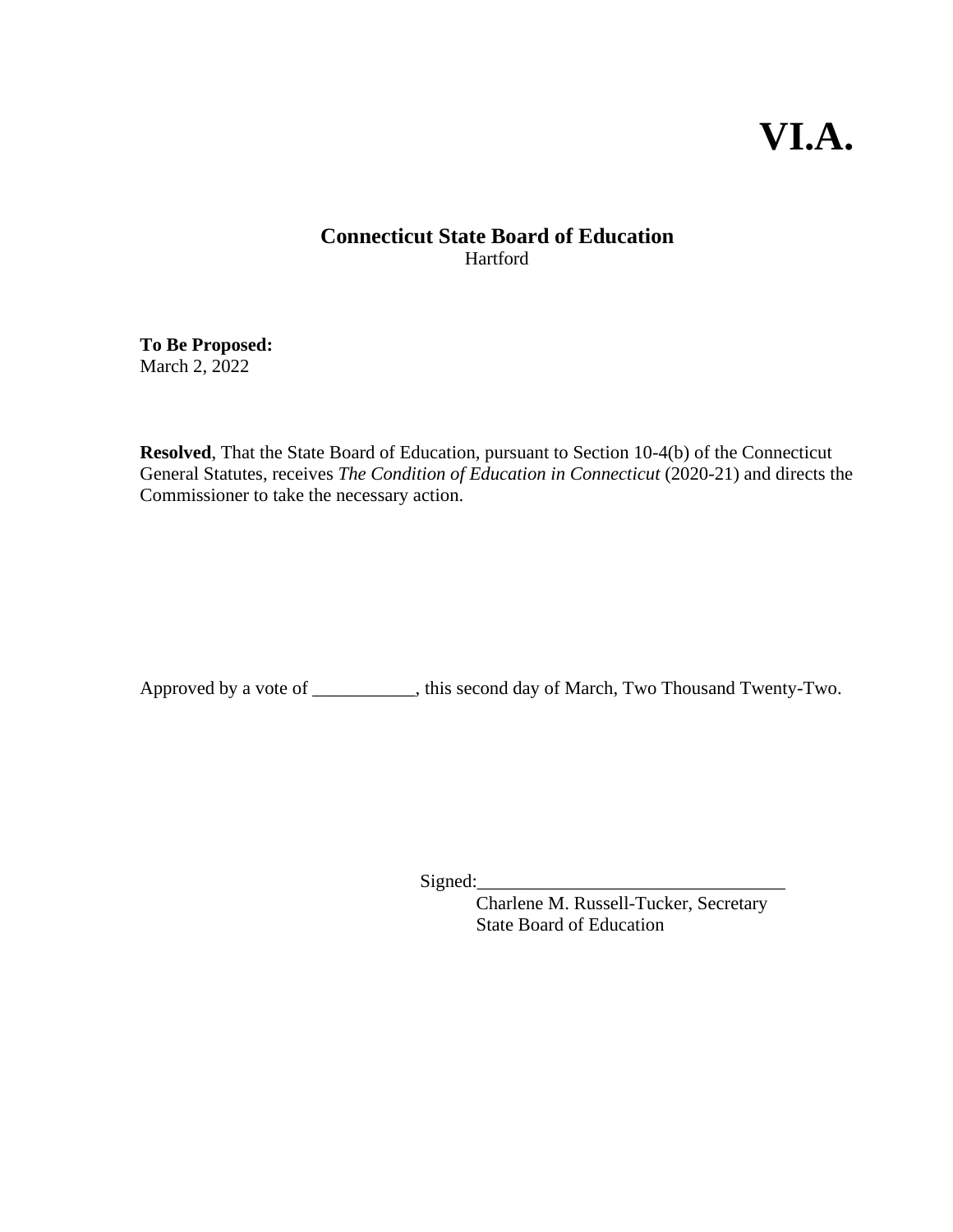#### **Connecticut State Board of Education Hartford**

**TO:** State Board of Education **FROM:** Charlene M. Russell-Tucker, Commissioner of Education **DATE:** March 2, 2022

**SUBJECT:** The Condition of Education in Connecticut 2020-21

#### *Executive Summary*

Please find attached the 2020-21 report entitled *The Condition of Education in Connecticut*. This report presents indicators that describe the progress of the public education system, the characteristics of its students and educators, and student performance on key indicators of student engagement and student readiness for college and careers. It is required by Section 10- 4(b) of the Connecticut General Statutes and will be forwarded to the Office of the Governor and the General Assembly.

The 2020–21 school year presented a unique set of challenges due to the ongoing effects of the COVID-19 pandemic. The state's Next Generation Accountability System was postponed for a second straight year. Therefore, some performance metrics are not part of this year's report. Here are key highlights:

Connecticut's student enrollment continues to decline. In 2020-21 due to the COVID-19 pandemic, enrollment declined by nearly three percent from the prior year – a one-year decline that would occur previously over a five-year period. Though lower, the enrollment is increasingly more diverse (i.e., 50.1 percent are nonwhite), from lowincome families (i.e., 42.7 percent are eligible for free or reduced-price meals), and with greater educational needs (i.e., 16.3 percent are students with disabilities while 8.3 percent are English learners) than just five years ago.

The racial/ethnic composition of the teaching force is also changing. The percentage of nonwhite educators has increased from 8.1 percent (around 4,300 educators) in 2014-15 to 10.0 percent (around 5,300 educators) in 2020-21.

The chronic absenteeism rate grew from 12.2 percent in 2019-20 to 19.0 percent in 2020- 21. Incidences of chronic absenteeism grew disproportionately among students of color, English learners, students with disabilities, and students from low-income families.

Specialized analyses of state summative assessment data from 2020-21 revealed that in all grades and across most student groups, those who learned in-person during the 2020- 21 school year lost the least ground academically. Those who learned in *hybrid* or *remote* models showed substantially weaker achievement and growth during the pandemic. While academic impacts are seen in all subjects, the observed differences are largest in mathematics.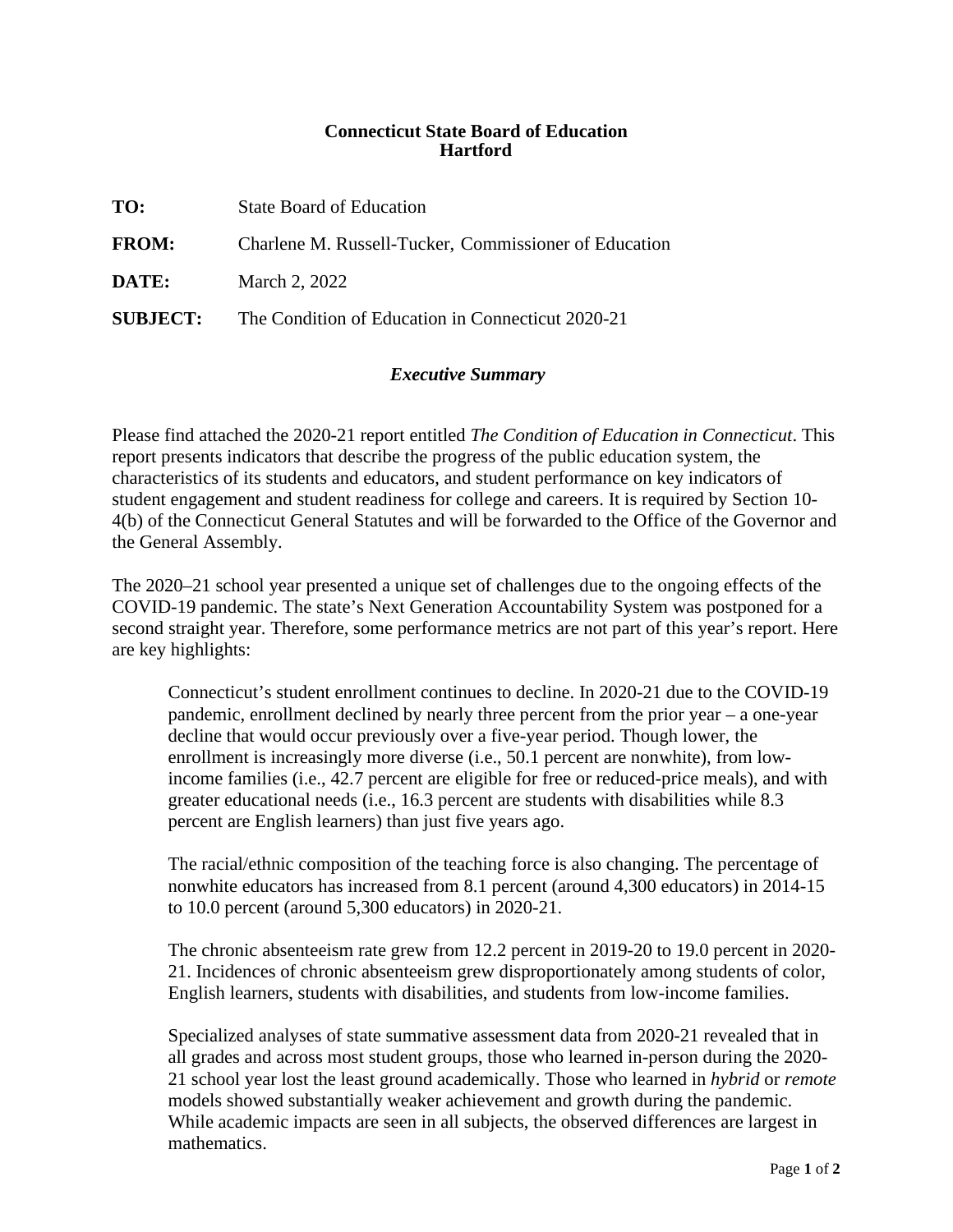The four-year high school cohort graduation rates continue to inch up (88.8 percent for the cohort of 2020) while the graduation rate gap between most student groups continues to shrink. Connecticut's graduation rate also remains higher than the national average. However, it should be noted that the percentage of students who were on-track in Grade 9 in 2020-21 was the lowest in the past seven years.

The percentage of 11th and 12th graders who met the College and Career Readiness benchmark on any of the following exams – SAT, ACT, Advanced Placement (AP), or International Baccalaureate (IB) – evidenced a significant decline through the pandemic from 42.6 percent in 2018-19 to 36.0 percent in 2020-21. All student groups showed similar substantial declines.

College entrance rates were dramatically impacted by the pandemic for the class of 2020 (67.4 percent) down from 71.5 percent for the 2019 cohort. College graduation rates remained steady with 50.4 percent of the class of 2015 earning a two- or four-year college degree in six years after high school graduation.

Prepared by:

Diane Murphy, Education Consultant Performance Office

Approved by:

Ajit Gopalakrishnan, Chief Performance Officer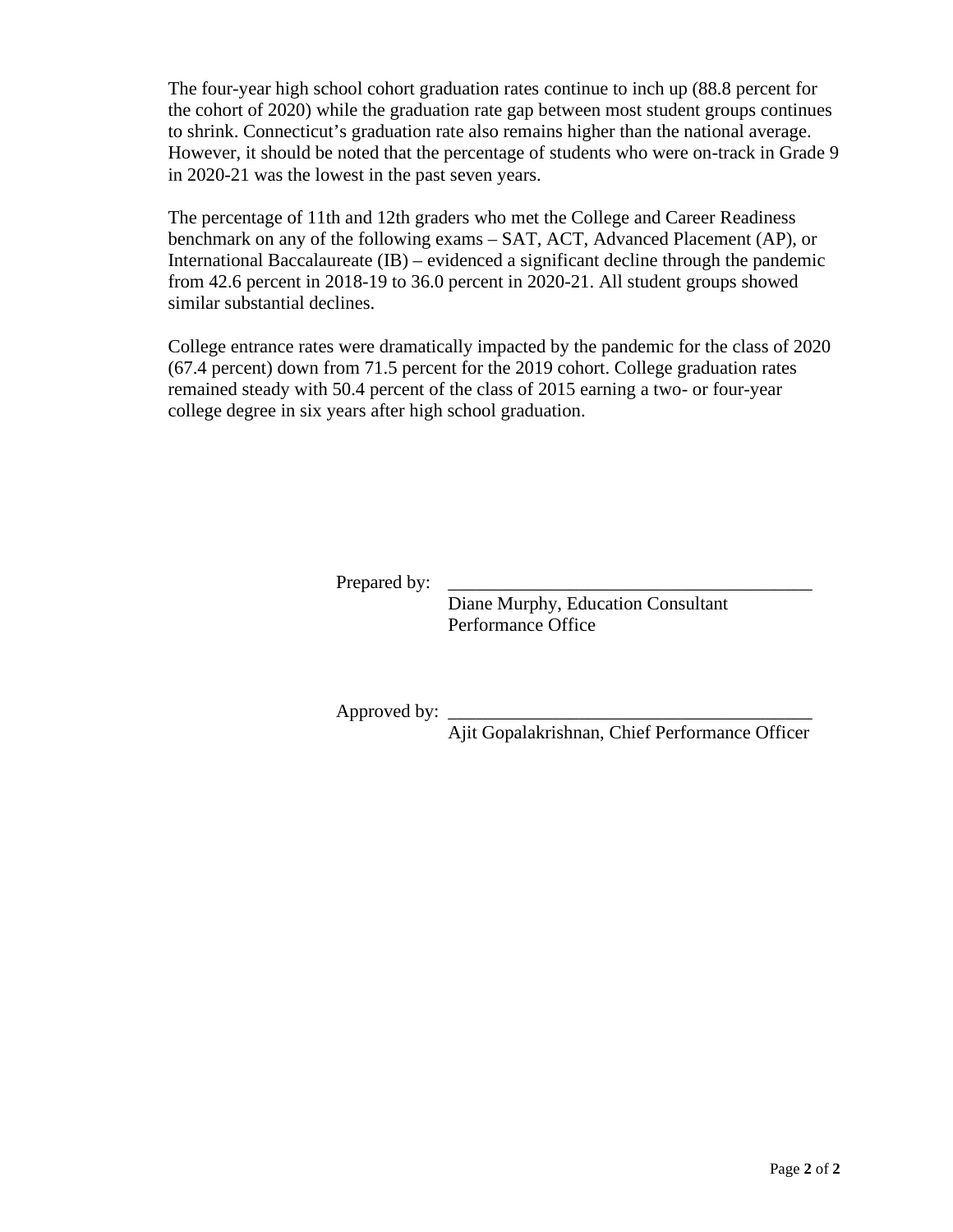

# CONDITION OF EDUCATION

## 2020-21

*The Condition of Education in Connecticut* is the Connecticut State Department of Education's (CSDE) yearly status report on public education in the state. It fulfills the requirements under Section 10- 4(b) of the Connecticut General Statutes.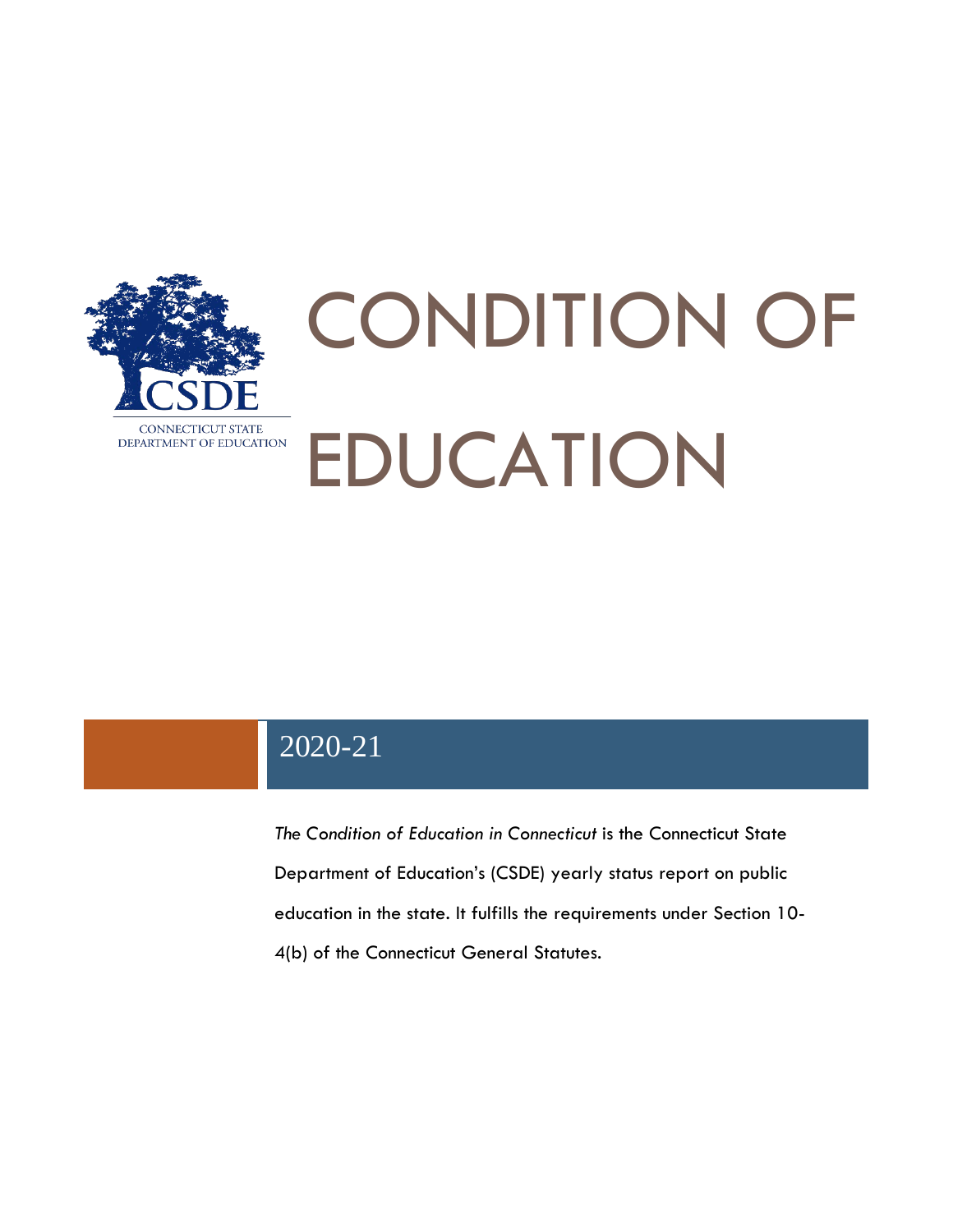## <span id="page-4-0"></span>**FOREWORD**

*The Condition of Education in Connecticut* is the Connecticut State Department of Education's (CSDE) yearly status report on public education in the state. It presents indicators that describe the progress of the public education system, the characteristics of its students and educators, and student performance on key indicators of student engagement and student readiness for college and careers.

Equity and excellence are the cornerstones of the State Board of Education's comprehensive plan for public education. Therefore, this report disaggregates data on several of the indicators to separately highlight the experiences and outcomes of students from historically under-performing groups like students with disabilities, English learners, students from low-income families, and those from minority racial/ethnic backgrounds.

The COVID-19 pandemic has broadly affected all areas of human life including education. Several indicators in this report demonstrate those impacts.

Please visit our data portal, EdSight, at [https://edsight.ct.gov](https://edsight.ct.gov/) for additional information about students, educators, instruction, resources, and performance of schools, districts, and the state.

Charlene M. Russell-Tucker, Commissioner Connecticut State Department of Education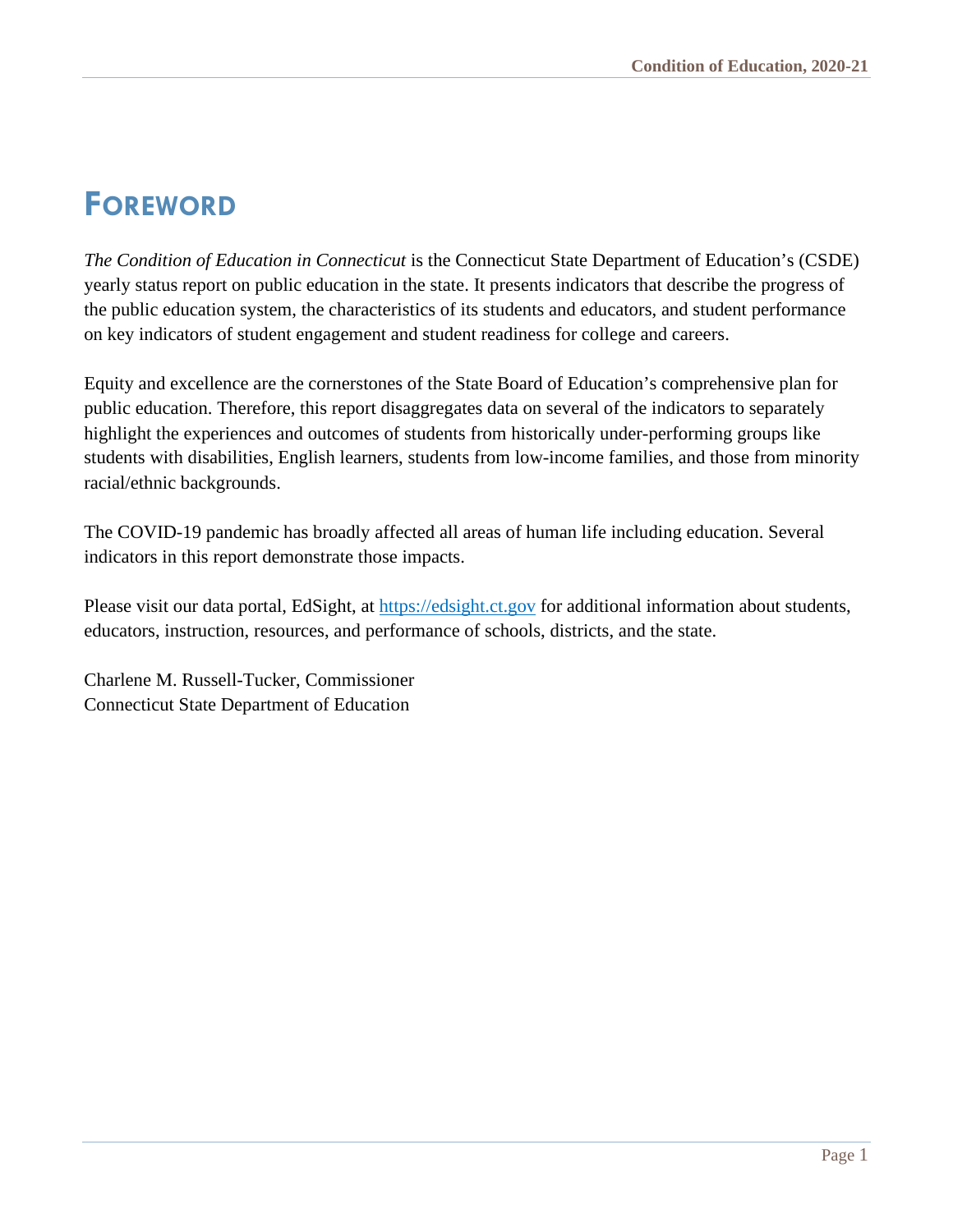# **TABLE OF CONTENTS**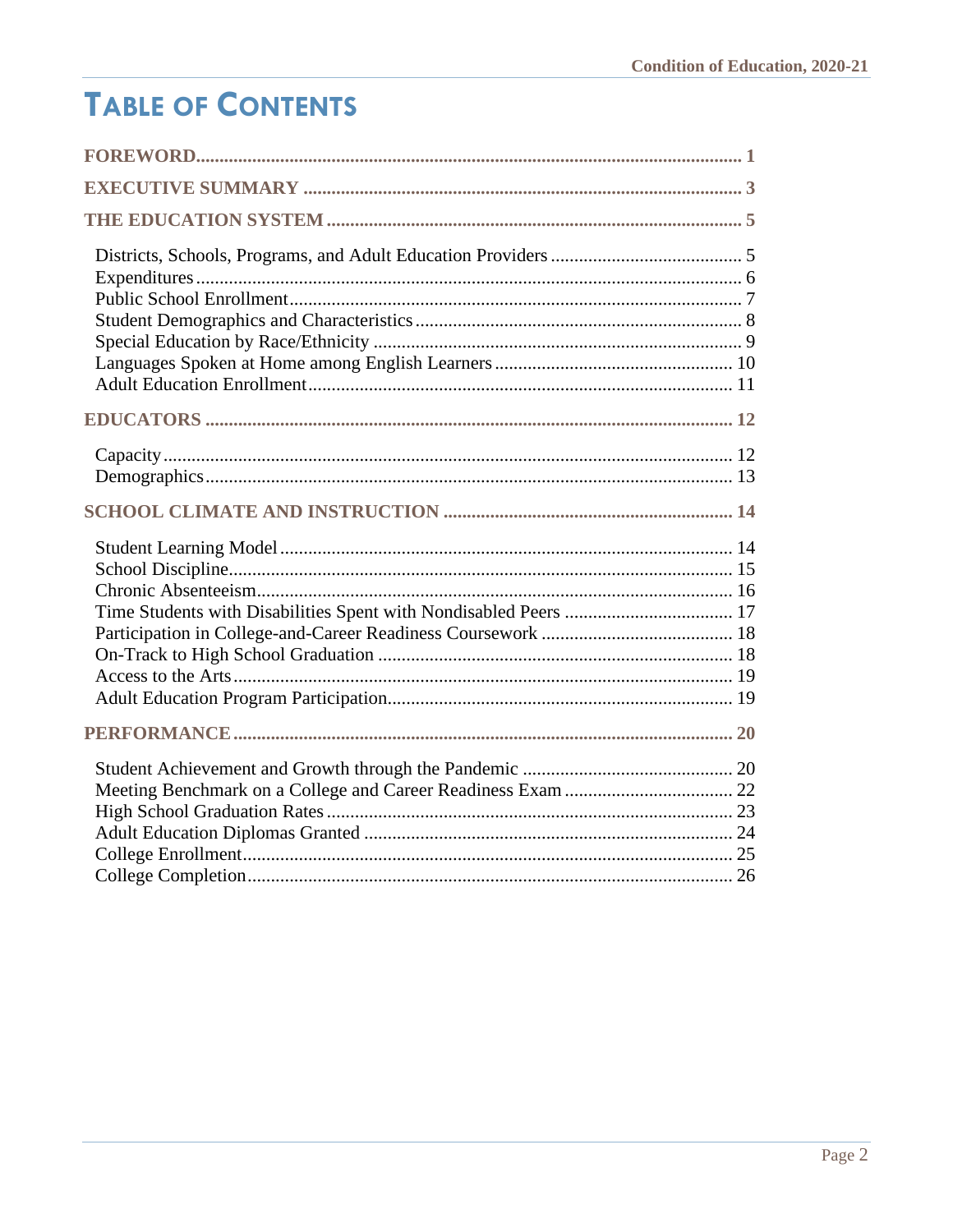## <span id="page-6-0"></span>**EXECUTIVE SUMMARY**

The 2020–21 school year presented a unique set of challenges due to the ongoing effects of the COVID-19 pandemic. The state's Next Generation Accountability System was postponed for a second straight year. Therefore, some performance metrics are not part of this year's report. Here are key highlights:

- Connecticut's student enrollment continues to decline. In 2020-21 due to the COVID-19 pandemic, enrollment declined by nearly three percent from the prior year – a one-year decline that would occur previously over a five-year period. Though lower, the enrollment is increasingly more diverse (i.e., 50.1 percent are nonwhite), from low-income families (i.e., 42.7 percent are eligible for free or reduced-price meals), and with greater educational needs (i.e., 16.3 percent are students with disabilities while 8.3 percent are English learners) than just five years ago.
- The racial/ethnic composition of the teaching force is also changing. The percentage of nonwhite educators has increased from 8.1 percent (around 4,300 educators) in 2014-15 to 10.0 percent (around 5,300 educators) in 2020-21.
- The chronic absenteeism rate grew from 12.2 percent in 2019-20 to 19.0 percent in 2020-21. Incidences of chronic absenteeism grew disproportionately among students of color, English learners, students with disabilities, and students from low-income families.
- Specialized analyses of state summative assessment data from 2020-21 revealed that in all grades and across most student groups, those who learned in-person during the 2020-21 school year lost the least ground academically. Those who learned in *hybrid* or *remote* models showed substantially weaker achievement and growth during the pandemic. While academic impacts are seen in all subjects, the observed differences are largest in mathematics.
- The four-year high school cohort graduation rates continue to inch up (88.8 percent for the cohort of 2020) while the graduation rate gap between most student groups continues to shrink. Connecticut's graduation rate also remains higher than the national average. However, it should be noted that the percentage of students who were on-track in Grade 9 in 2020-21 was the lowest in the past seven years.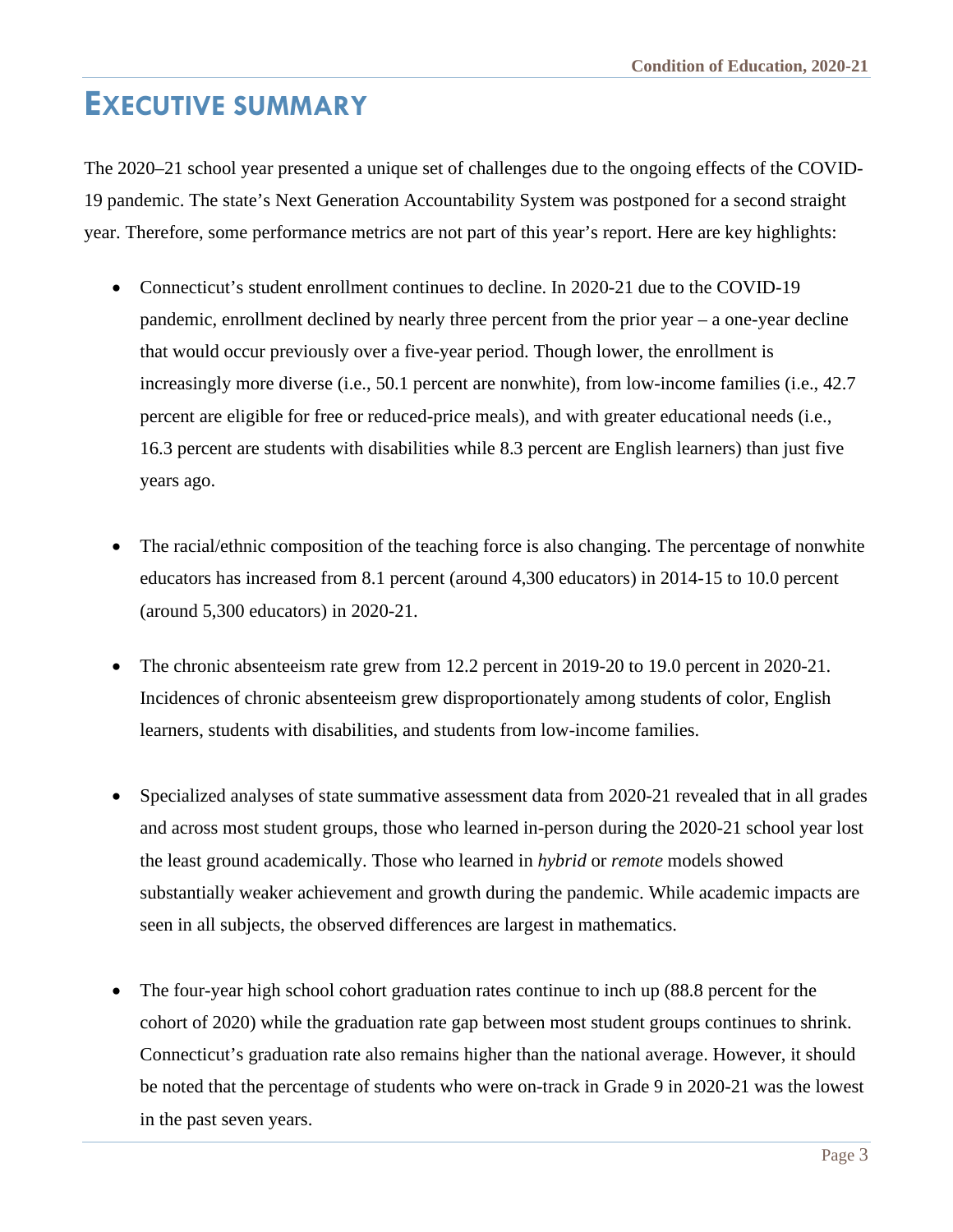- The percentage of 11th and 12th graders who met the College and Career Readiness benchmark on any of the following exams – SAT, ACT, Advanced Placement (AP), or International Baccalaureate (IB) – evidenced a significant decline through the pandemic from 42.6 percent in 2018-19 to 36.0 percent in 2020-21. All student groups showed similar substantial declines.
- College entrance rates were dramatically impacted by the pandemic for the class of 2020 (67.4 percent) down from 71.5 percent for the 2019 cohort. College graduation rates remained steady with 50.4 percent of the class of 2015 earning a two- or four-year college degree in six years after high school graduation.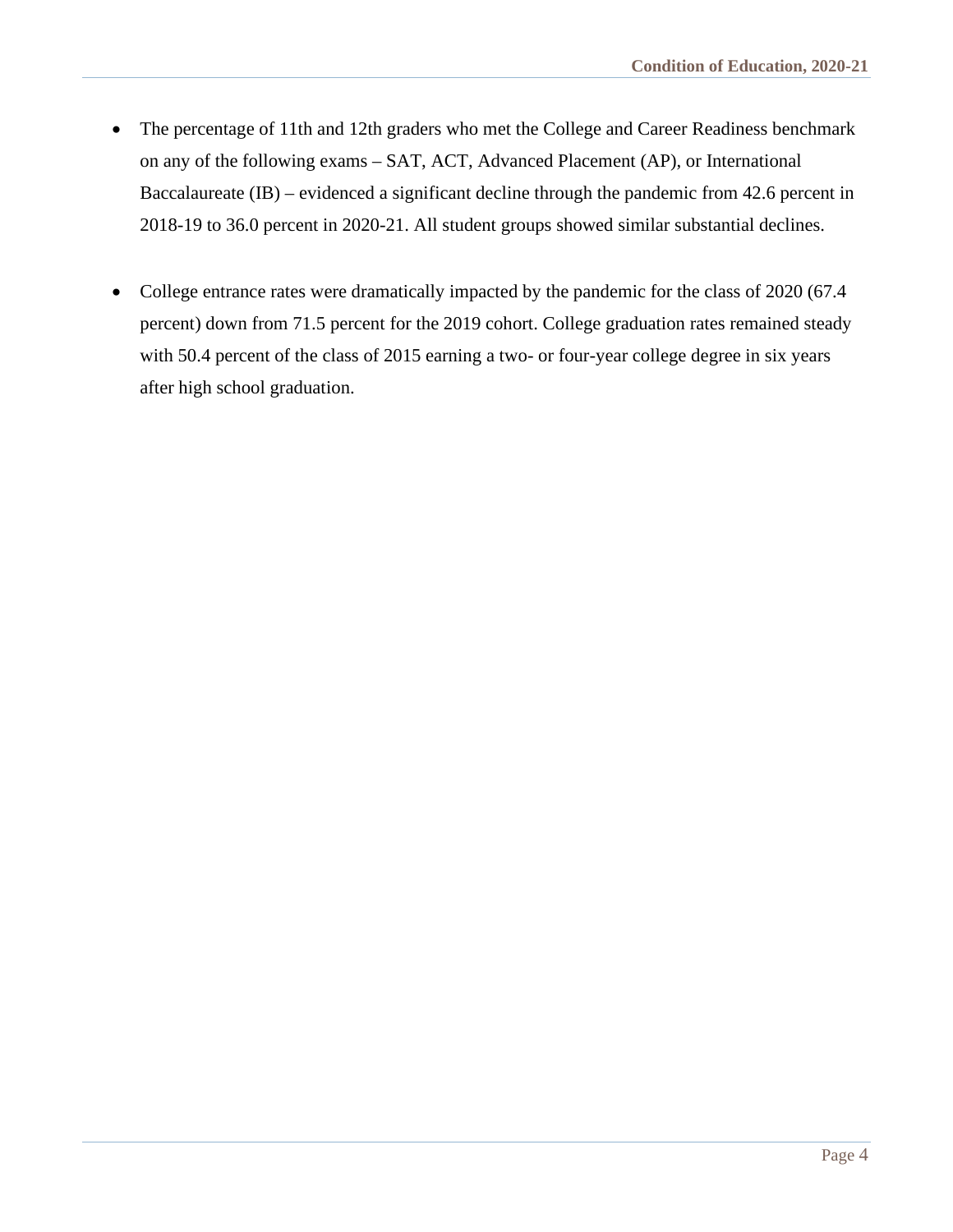## <span id="page-8-0"></span>**THE EDUCATION SYSTEM**

#### <span id="page-8-1"></span>**Districts, Schools, Programs, and Adult Education Providers**

Public education in Connecticut is provided to students in prekindergarten to Grade 12 through many types of school districts. These include local and regional boards of education, regional educational service centers (RESC), public charter districts, the Connecticut Technical Education and Career System, Endowed Academies, and state agencies. These school districts deliver their educational services to students through regular schools, specialized programs, and outplacements to private facilities.

| <b>Organization Type</b>                                                   | <b>Number of Schools</b> |
|----------------------------------------------------------------------------|--------------------------|
| Public Schools in Local and Regional Districts                             | 936                      |
| <b>Regional Educational Service Center Schools</b>                         | 28                       |
| <b>Public Charter Schools</b>                                              | 21                       |
| <b>Connecticut Technical Education and Career System</b><br><b>Schools</b> | 17                       |
| <b>Endowed Academies</b>                                                   | 3                        |
| <b>State Agency Facilities</b>                                             | 36                       |
| <b>Total Number of Schools</b>                                             | 1,041                    |

*Table 1: Number of Schools by the Type of Organization 2020-21*

Of the 1,041 schools, 799 are elementary and/or middle schools and 242 are high schools. In addition to these 1,041 schools, 468 specialized programs provide targeted services. The vast majority of these programs are designed for special education students (324), alternative/credit recovery (76), or prekindergarten (40).

In addition to PK-12 education, adult education programs are also provided to residents in all towns across Connecticut through 41 local school district providers, three regional educational service centers, 14 community/faith-based organizations, and one state agency.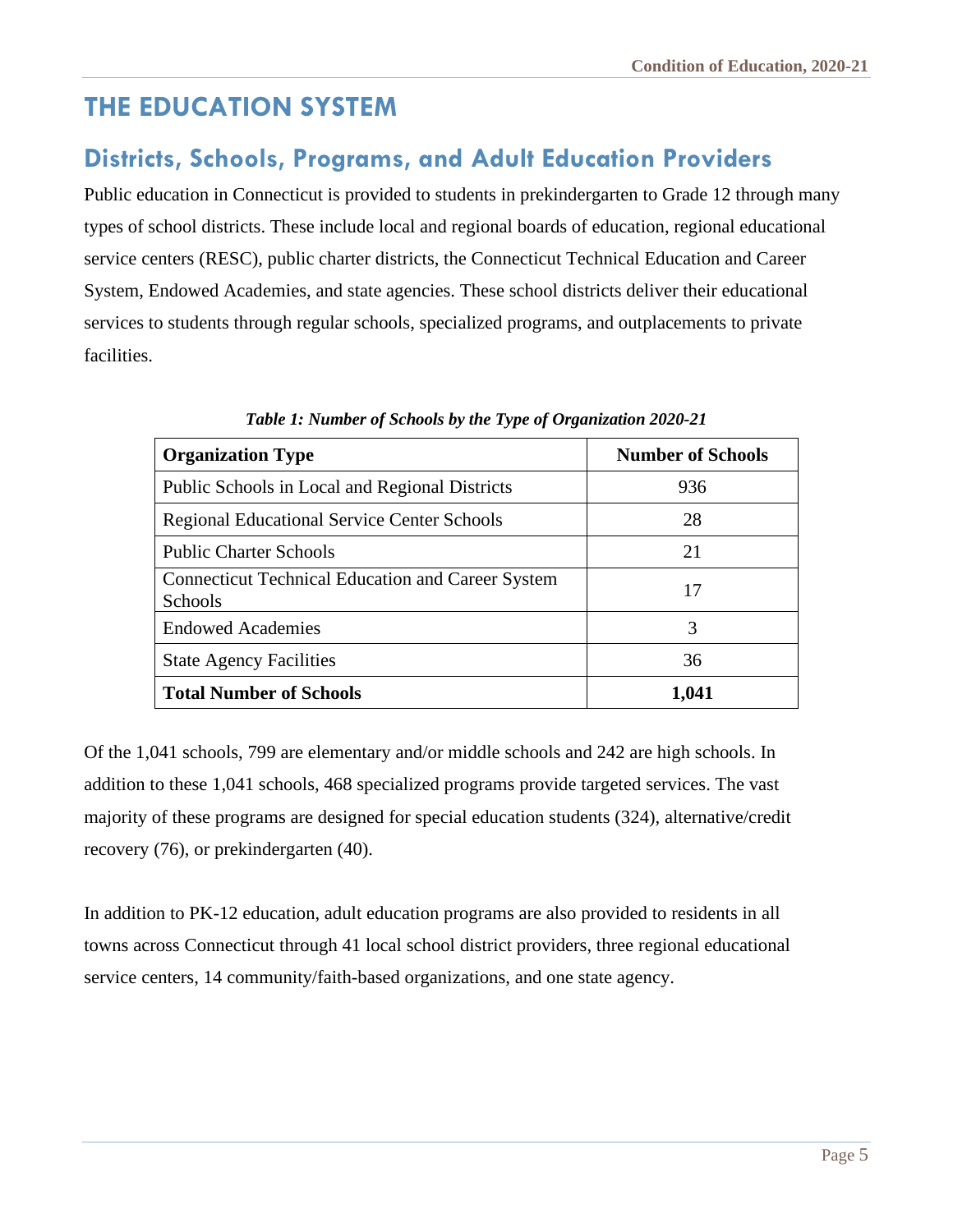#### <span id="page-9-0"></span>**Expenditures**

In 2020-21, the state's overall school expenditures (excluding investments in land, buildings, and debt) totaled approximately \$10.1 billion. Instructional staff and services represented a majority of the total expenditures; 53 cents out of every education dollar were devoted to this area.



#### *Figure 1: Expenditures by Category, 2020-21*

With the infusion of an additional \$1.5 billion in federal COVID-19 Elementary and Secondary School Emergency Relief (ESSER) funds, it is expected that total public school expenditures will increase over the next two to three year period.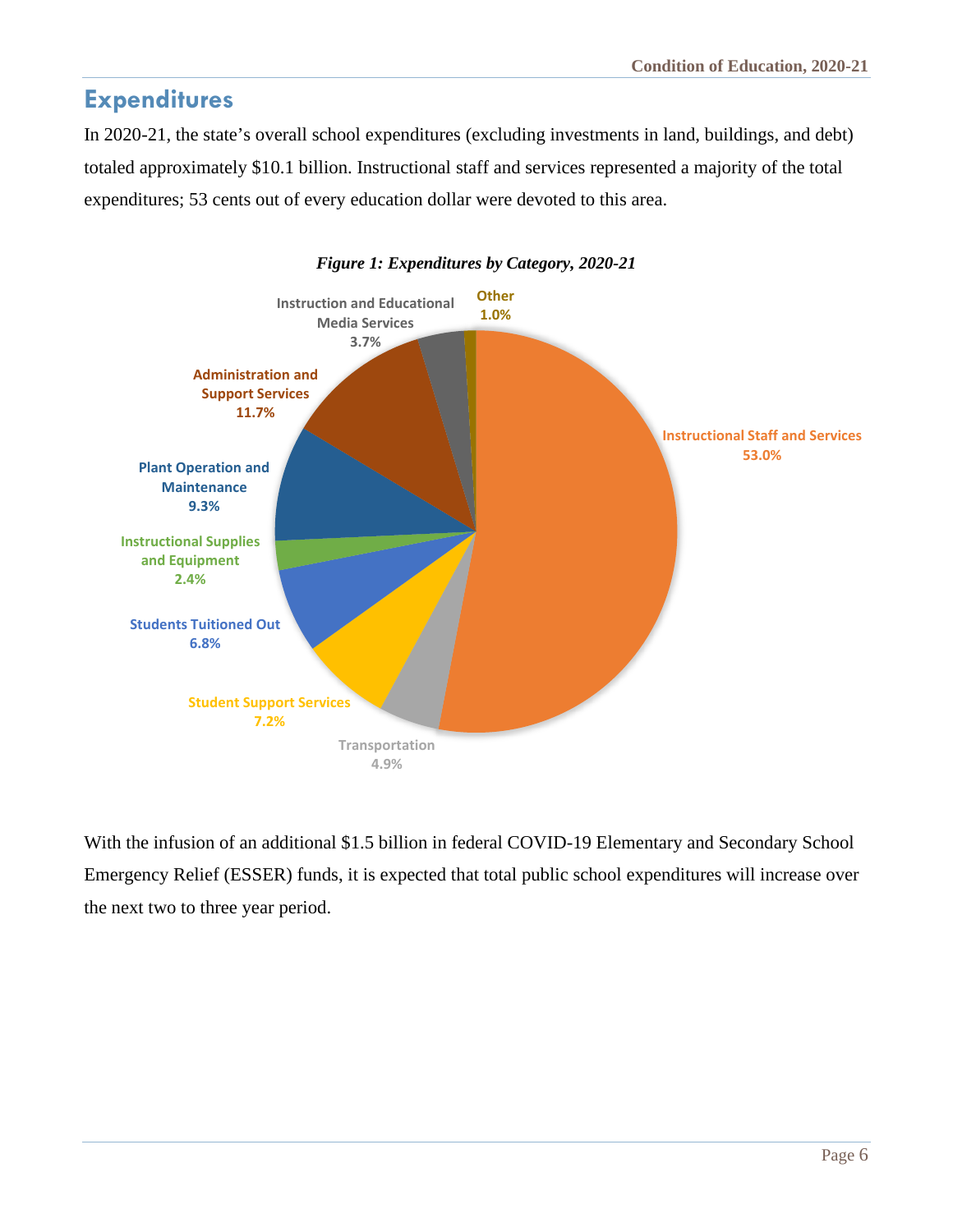#### <span id="page-10-0"></span>**Public School Enrollment**

In light of the COVID-19 pandemic, Connecticut's public school enrollment in 2020-21 declined by nearly three percent (14,750 students) from the prior year. Such a one-year decline would occur previously over a five-year period. The 2020-21 enrollment of 513,079 was also 5.3 percent lower than the 2015-16 enrollment of 541,815.



#### *Figure 2: Connecticut Public School Enrollment (PK-12)*

The two school-entering grades of pre-kindergarten and kindergarten saw the largest declines. Public pre-kindergarten enrollment fell nearly 19 percent in one year (3,529 students) while kindergarten enrollment declined nearly 12 percent in one year (4,310 students). These declines were disproportionately greater in the 33 Alliance Districts.

Although statewide enrollment is declining, some districts evidence substantial increases over the same period. These include:

- RESCs like Capitol Region Education Council through the addition of seats in existing magnet schools;
- public charter districts through the expansion of seats in existing charters; and
- the Connecticut Technical Education and Career System which has demonstrated three percent growth in enrollment in each of the last two years.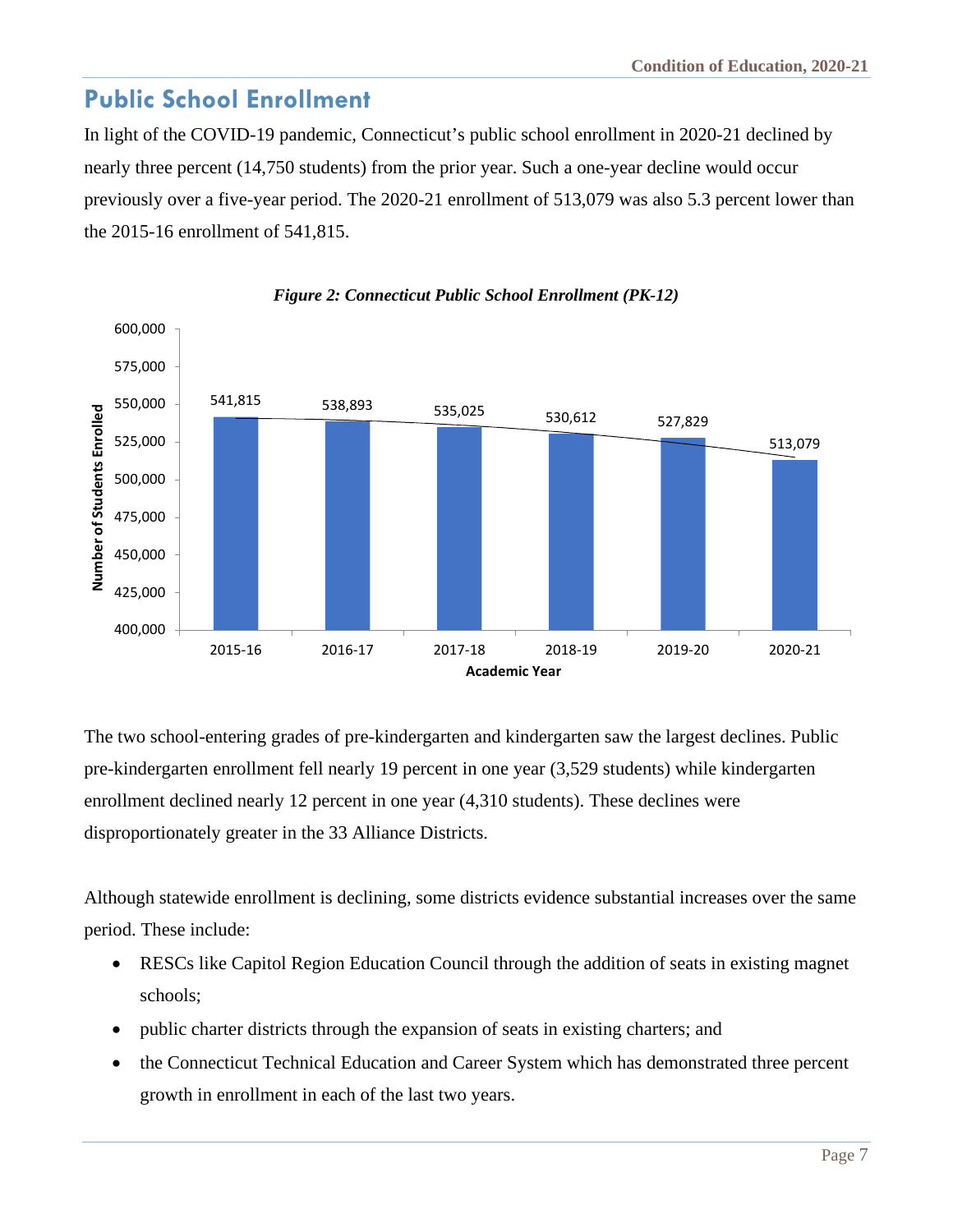### <span id="page-11-0"></span>**Student Demographics and Characteristics**

An increasing proportion of public-school students (PK-12) come from diverse racial/ethnic backgrounds. The percentage of students from racial/ethnic minorities has increased from 44.0 percent in 2015-16 to 50.1 percent in 2020-21. Increases occurred in the percentage of students with disabilities (SWD) for the ninth year in a row, with 16.3 percent of students now receiving special education and related services. Students who are English learners (EL) account for 8.3 percent of the student population. The percentage of students eligible for free- or reduced-price meals (FRPM) decreased for the first time in 2020-21 to 42.7 percent, after three years of increases. This is likely due to the decline in the completion of household meal applications because districts are providing free meals to all students during the pandemic.



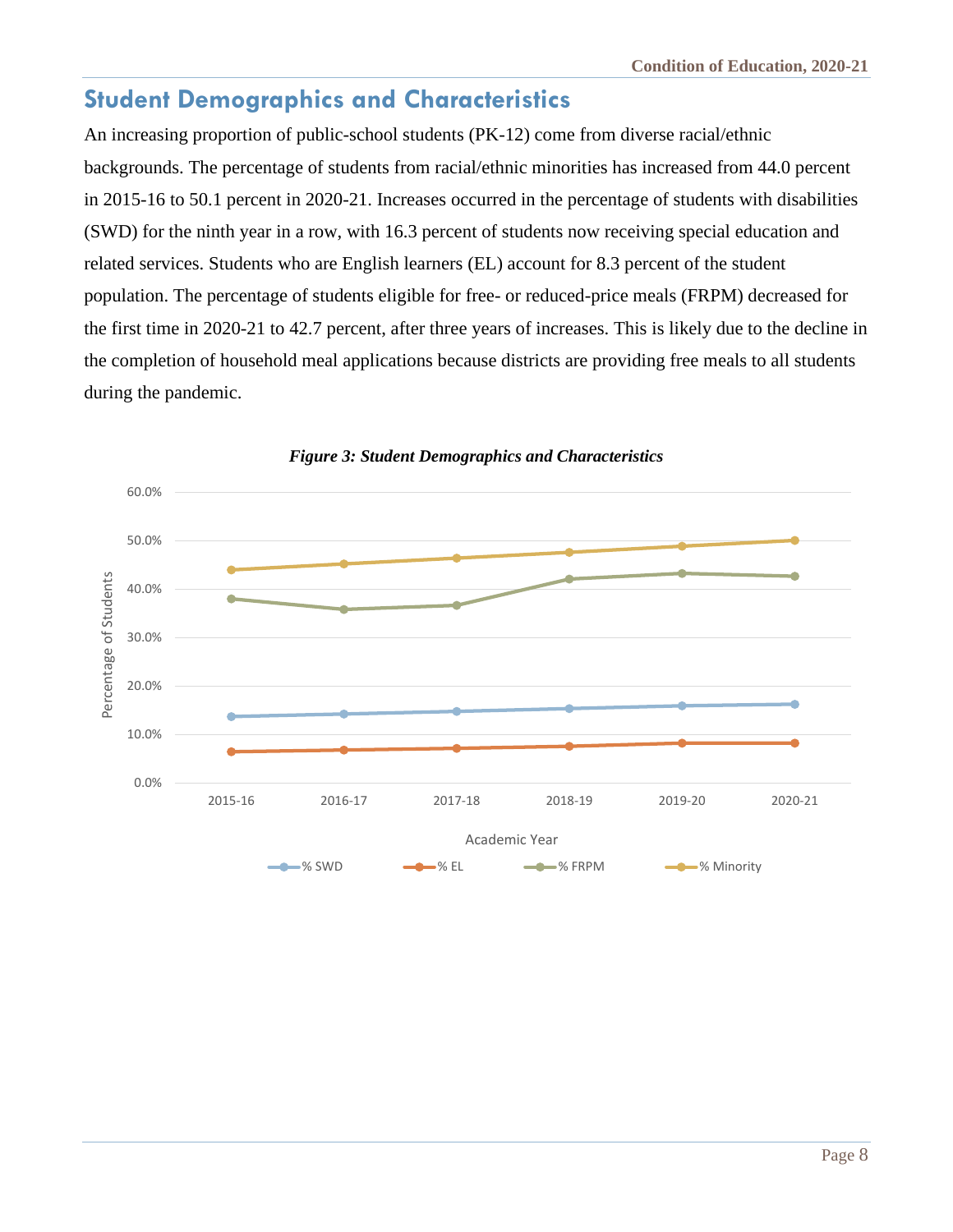## <span id="page-12-0"></span>**Special Education by Race/Ethnicity**

The Individuals with Disabilities Education Act (IDEA) requires the CSDE to investigate disproportionality based on race/ethnicity in the identification of students with disabilities at two levels. First, districts are monitored for disproportionate representation on an annual basis and second, districts are assessed for significant disproportionality for all students with disabilities ages three through 21 over the course of three years. Disproportionate representation requires a district review of policies, practices and procedures contributing to over-representation by race/ethnicity. Significant disproportionality requires the redirection of federal IDEA funds to address the identified disproportionality, after three years of identification without substantial improvement. Below are the state level data used to assess disproportionality. In 2020-21, district-level investigations revealed that the most common group that was disproportionately identified were black/African American students with learning disabilities. Of the districts with data of concern, upon investigation none were found to have disproportionate identification because of inappropriate policies, practices, or procedures. At the state level, black/African American students were more than twice as likely as their nonblack peers to be identified with intellectual disabilities and were more than one-and-a-half times as likely as their nonblack peers to be identified with serious emotional disturbance.



#### *Figure 4: Percentage of Students with Disabilities, Ages 3-21: Disability Type by Race/Ethnicity, 2020-21*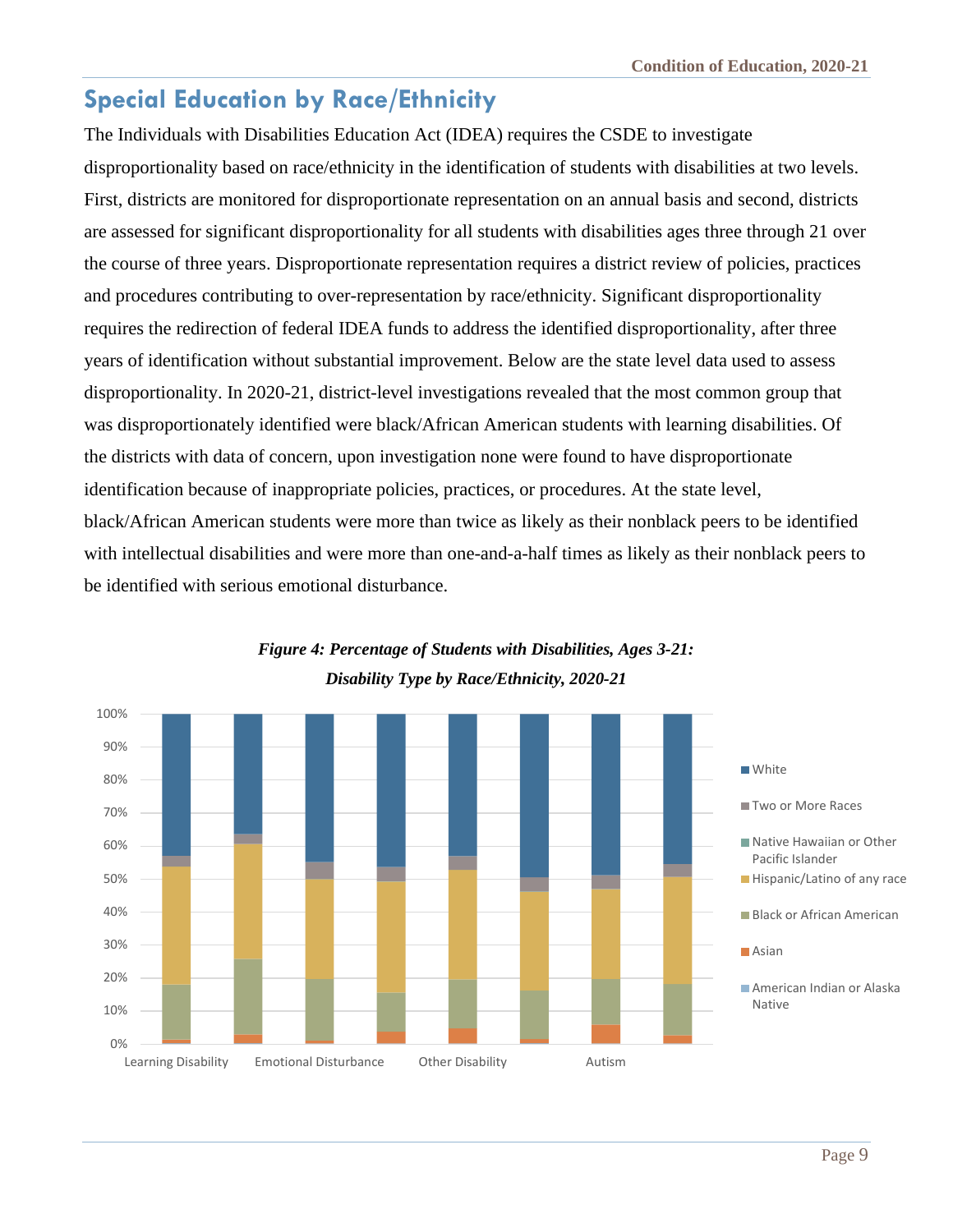#### <span id="page-13-0"></span>**Languages Spoken at Home among English Learners**

In the 2020-21 school year, Connecticut's English Learners (ELs) spoke 140 different non-English languages. The 15 most prevalent non-English languages among ELs in Grades PK-12 are listed below.

| Language       | <b>Number of ELs</b> |  |
|----------------|----------------------|--|
| Spanish        | 30,800               |  |
| Portuguese     | 2,387                |  |
| Arabic         | 1,227                |  |
| Creole-Haitian | 746                  |  |
| Mandarin       | 631                  |  |
| Polish         | 488                  |  |
| Albanian       | 486                  |  |
| Urdu           | 435                  |  |
| Vietnamese     | 342                  |  |
| Pashto         | 340                  |  |
| Bengali        | 301                  |  |
| French         | 263                  |  |
| Russian        | 225                  |  |
| Tamil          | 225                  |  |
| Telugu         | 224                  |  |

*Table 2: 15 Most Prevalent Non-English Languages Spoken at Home among ELs, 2020-21*

While most districts had to accommodate only a few languages, there were 47 districts whose ELs spoke 20 or more different non-English languages. Schools that have 20 or more students who are not proficient in English and speak the same language are required to offer a program of bilingual instruction in the following school year.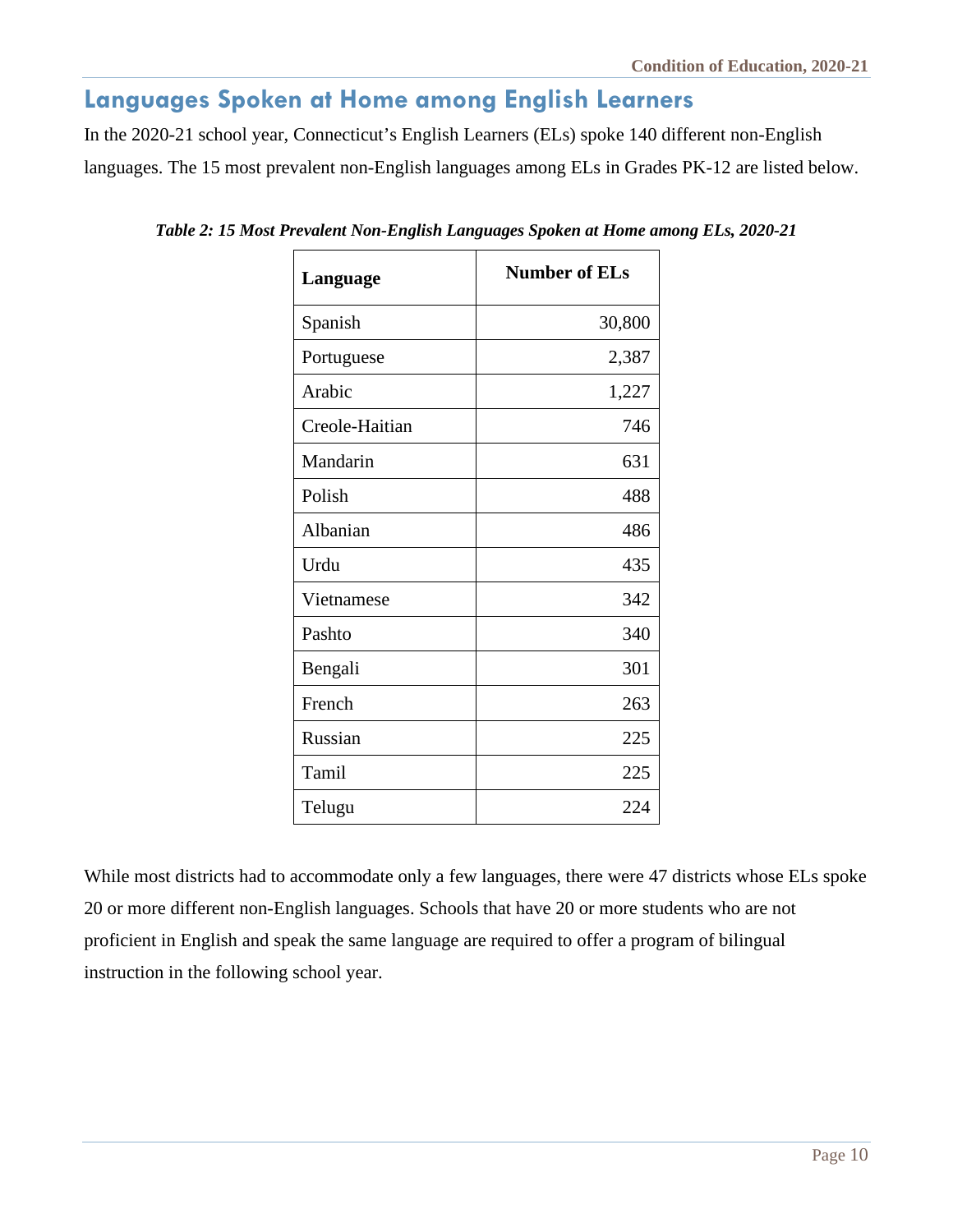### <span id="page-14-0"></span>**Adult Education Enrollment**

Connecticut's adult education programs operate in their local communities to assist adults in obtaining the knowledge and skills necessary for employment, self-sufficiency, and citizenship; becoming full partners in the educational development of their own children; and completing their secondary school education. Connecticut law requires that adult education services be provided by local school districts free of charge to any adult, 17 years of age or older, who is not enrolled in a public elementary or secondary school program. In 2020-21, Connecticut programs served 10,494 adult learners, a 37 percent reduction in enrollment compared to 2019-20. While adult education enrollments have been on a decreasing trajectory of one to five percent each year, the global pandemic resulted in a 10 percent decline in 2019-20, and a dramatic 37 percent decline in 2020-21.



#### *Figure 5: Adult Education Enrollment*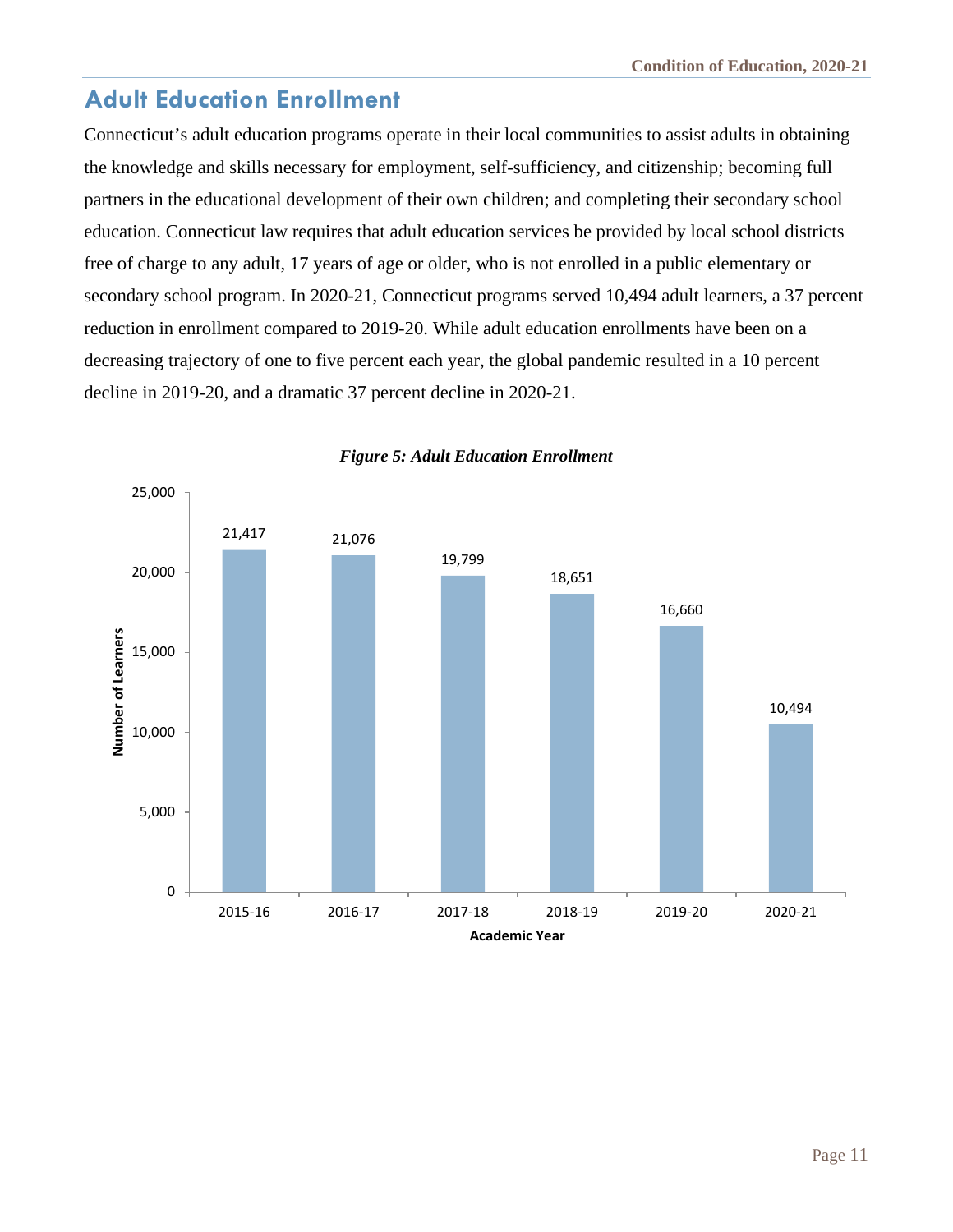## <span id="page-15-0"></span>**EDUCATORS**

## <span id="page-15-1"></span>**Capacity**

General education and special education teachers combined constitute 80 percent of full-time equivalent (FTE) certified staff. The total general education teacher/instructor FTE increased slightly this year for the first time since 2015-16. The FTE of staff providing both instructional and non-instructional support to students and teachers continues to grow. Of note in 2020-21, the FTE for Library Media Specialists decreased by 8.4 percent compared to just last year.



*Figure 6: Certified Staff Full-time Equivalent by Role Type: 2020-21*

Full-time equivalent (FTE) is derived by dividing the amount of time a person works by the time required of a corresponding full-time position. A full-time position is considered to be 1.0 FTE. For example, a teacher who works two of the five days per week would be a  $0.4$  FTE (2 days/5 days =  $0.4$  of full time or  $0.4$  FTE).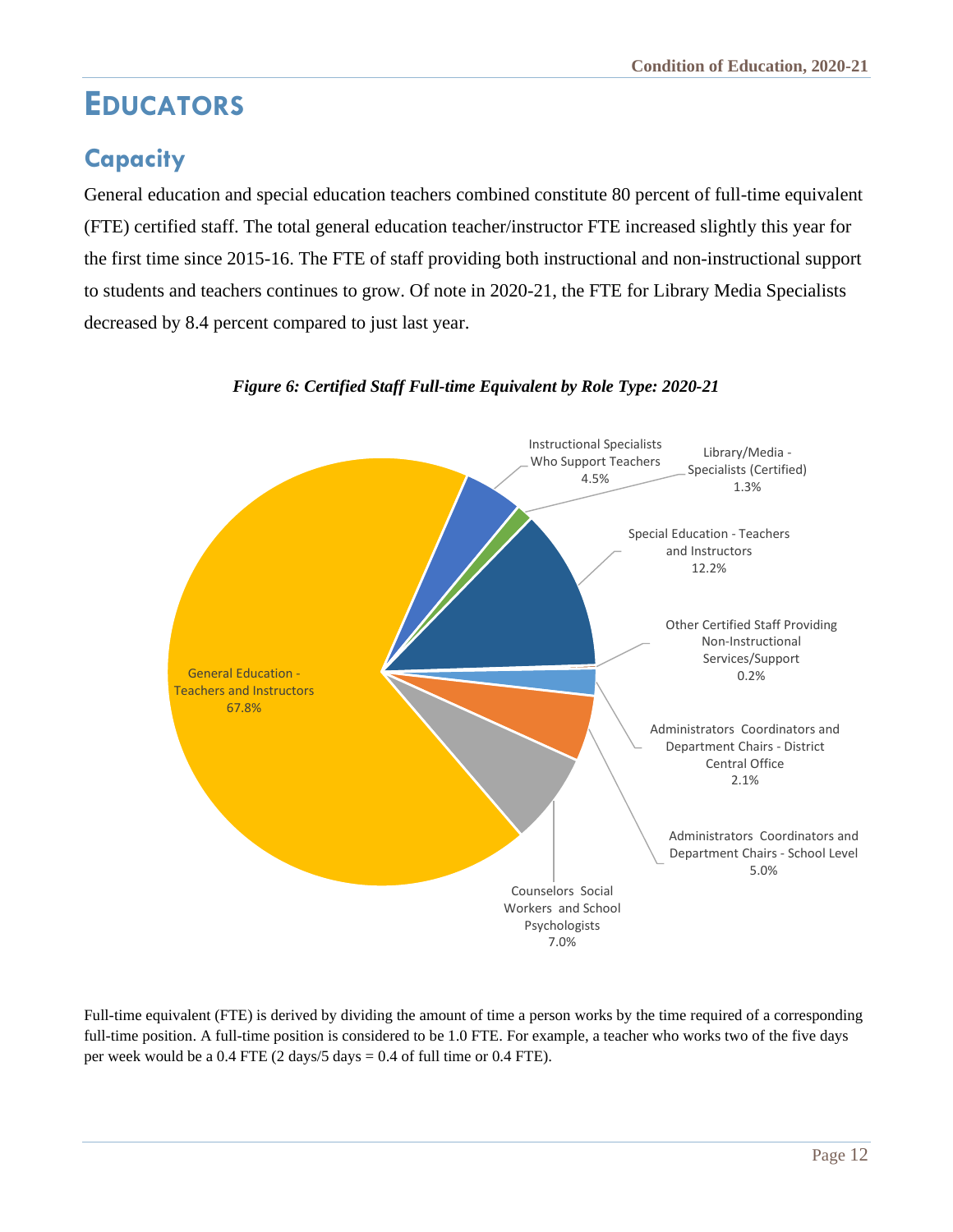#### <span id="page-16-0"></span>**Demographics**

Connecticut's student population continues to increase in diversity, with nonwhite students comprising 50.1 percent of the student body for the first time ever. Additionally, the diversity of our staff is improving, albeit not at the same rate as our student population, with 10.0 percent of certified school staff identifying as nonwhite. The percentage of nonwhite educators has increased slowly over the past six years from 8.1 percent (around 4,300 educators) in 2014-15 to 10.0 percent (around 5,300 educators) in 2020-21.





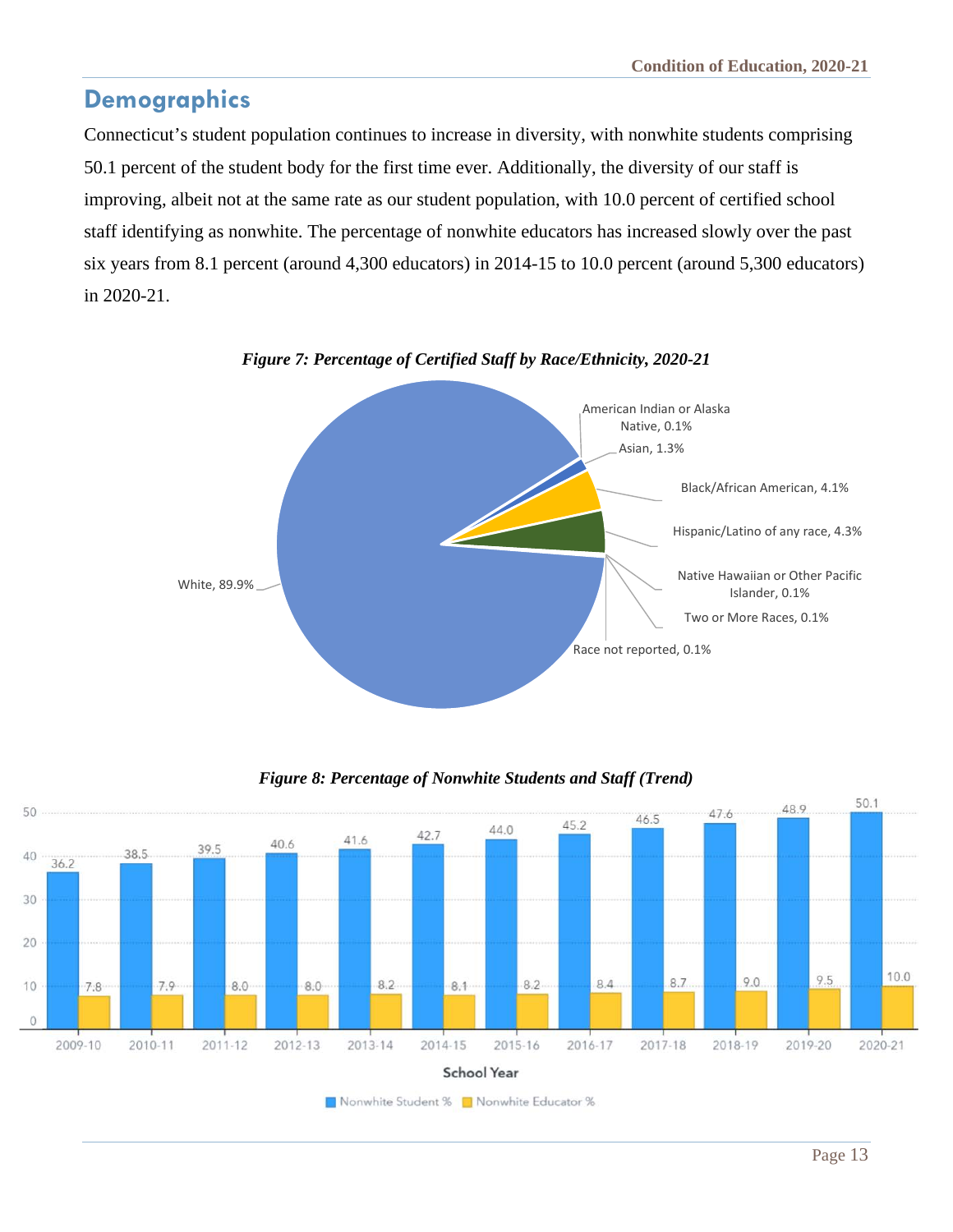## <span id="page-17-0"></span>**SCHOOL CLIMATE AND INSTRUCTION**

#### <span id="page-17-1"></span>**Student Learning Model**

In 2020-21, districts implemented different learning models (i.e., in-person, hybrid, or remote) and those models often changed during the year due to changing local health metrics. Moreover, parents could choose for their child to learn remotely. Consequently, nearly half of all students attended school in a hybrid format while over 26 percent of students (i.e., over 134,000 students) received less than one quarter of their school days in-person.



*Figure 9: Percentage of Students by Learning Model*

Students eligible for free meals were nearly twice as likely to be remote than those not eligible; conversely, those not eligible for free- or reduced-price meals were twice as likely to be in-person than those eligible for free meals. Hybrid rates were similar among the three groups.



#### *Figure 10: Student Learning Model by Free- or Reduced-Price Meal Eligibility*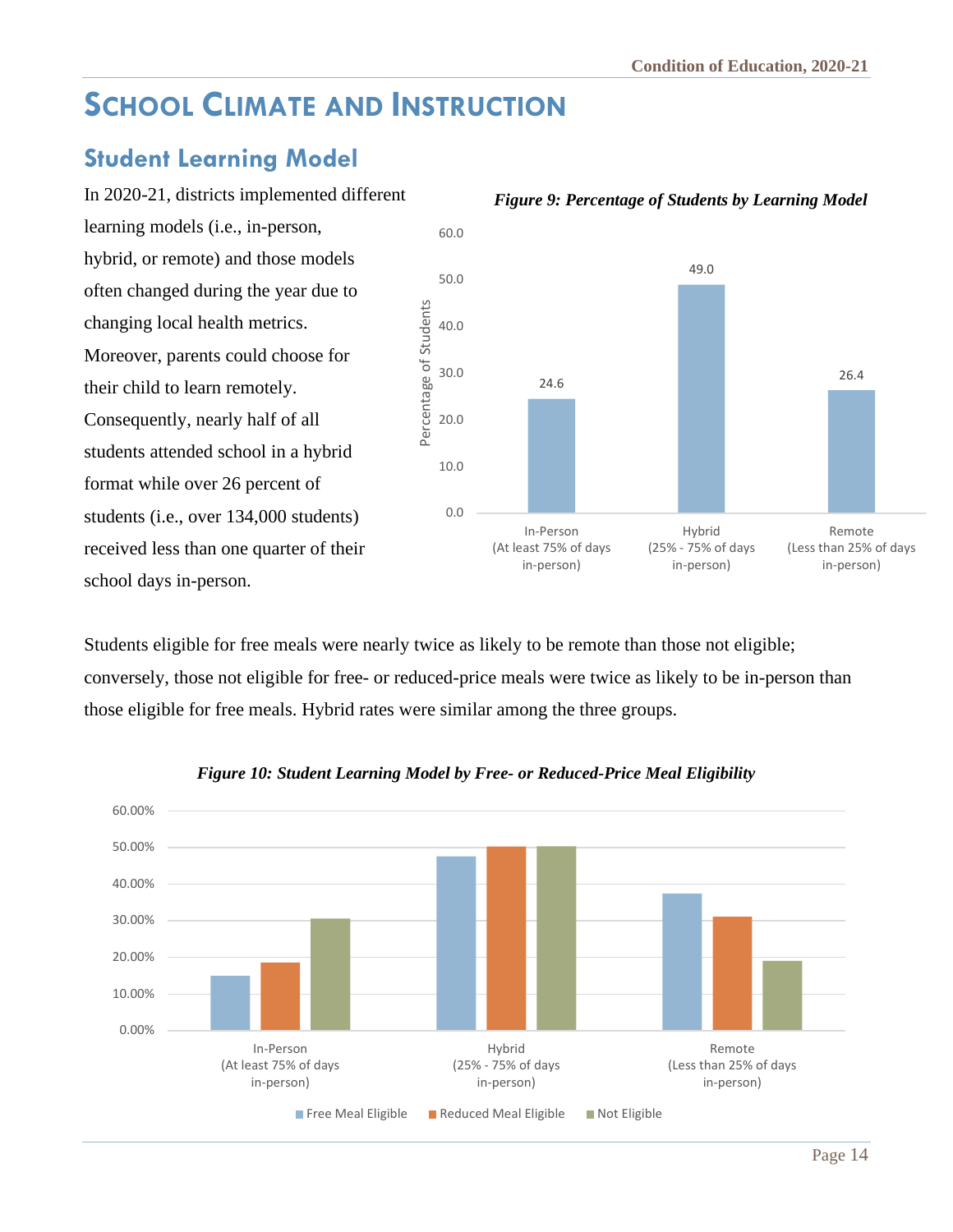## <span id="page-18-0"></span>**School Discipline**

Districts are required to report to the CSDE all disciplinary incidents that result in any of the following: In-School Suspension (ISS), Out-of-School Suspension (OSS), Bus Suspensions, and Expulsions (EXP). In addition, offenses classified as "serious" and all incidents involving alcohol, drugs, or weapons must be reported regardless of the type of sanction imposed. All bullying incidents must also be reported regardless of sanction. The COVID-19 pandemic has greatly skewed the discipline statistics as students attended classes in-person to varying degrees with over 25 percent of students fully or mostly remote for most of the 2020-21 school year. The CSDE has continued grouping districts into four tiers based on their suspension/expulsion rates to provide a system of supports and targeted action planning. Since the 2019-20 and 2020-21 discipline statistics were distorted due to the pandemic, the 2018-19 districts tiers are being used to identify those districts needing additional supports.



*Figure 11: Suspension Rates by Race/Ethnicity*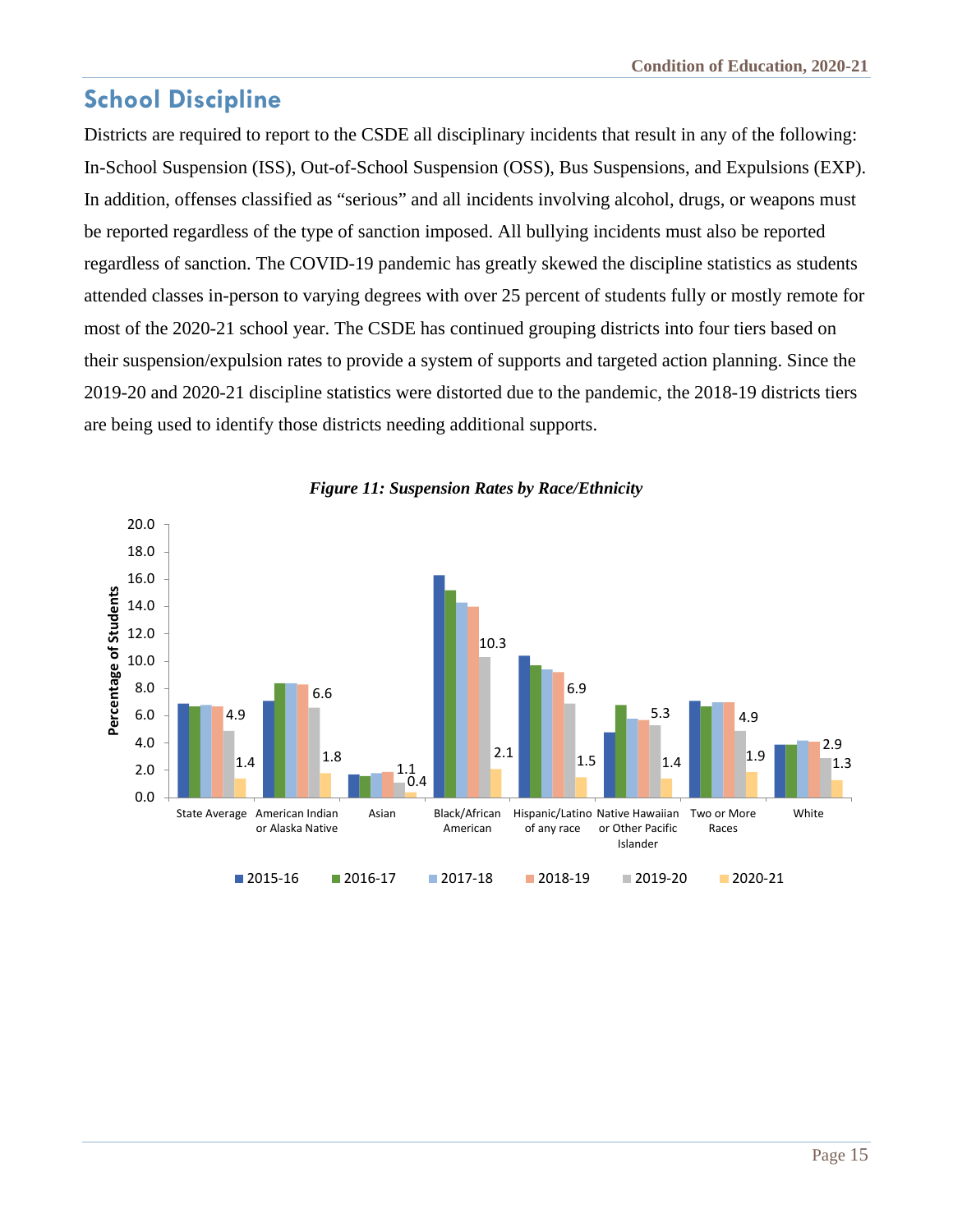#### <span id="page-19-0"></span>**Chronic Absenteeism**

Chronic absenteeism is defined as missing 10 percent or greater of the total number of days enrolled in the school year for any reason. It includes both excused and unexcused absences. Several research studies have highlighted the association of chronic absenteeism with student academic achievement and high school graduation. Chronic absenteeism is also an indicator in Connecticut's Next Generation Accountability System.

Connecticut's statewide chronic absenteeism rate for students in Grades K-12 was 19 percent in 2020- 21, a 55 percent increase over 2019-20. It should be noted that for the 2019-20 school year, chronic absenteeism calculations are based only on in-person school days through mid-March 2020. In 2020-21, chronic absenteeism rates were calculated using attendance during both remote and in-person school days. There remains considerable variation in chronic absenteeism rates among students from different race/ethnic groups, in addition to the dramatic increases for all races except Asian in 2020-21. Students with high needs continue to demonstrate high rates of chronic absenteeism (students eligible for free lunch, 35 percent – a 72 percent increase; students with disabilities, 30.8 percent – a 48 percent increase; and English learners, 31.8 percent – an 85 percent increase over 2019-20 levels).



#### *Figure 12: Chronic Absenteeism Rates by Race/Ethnicity*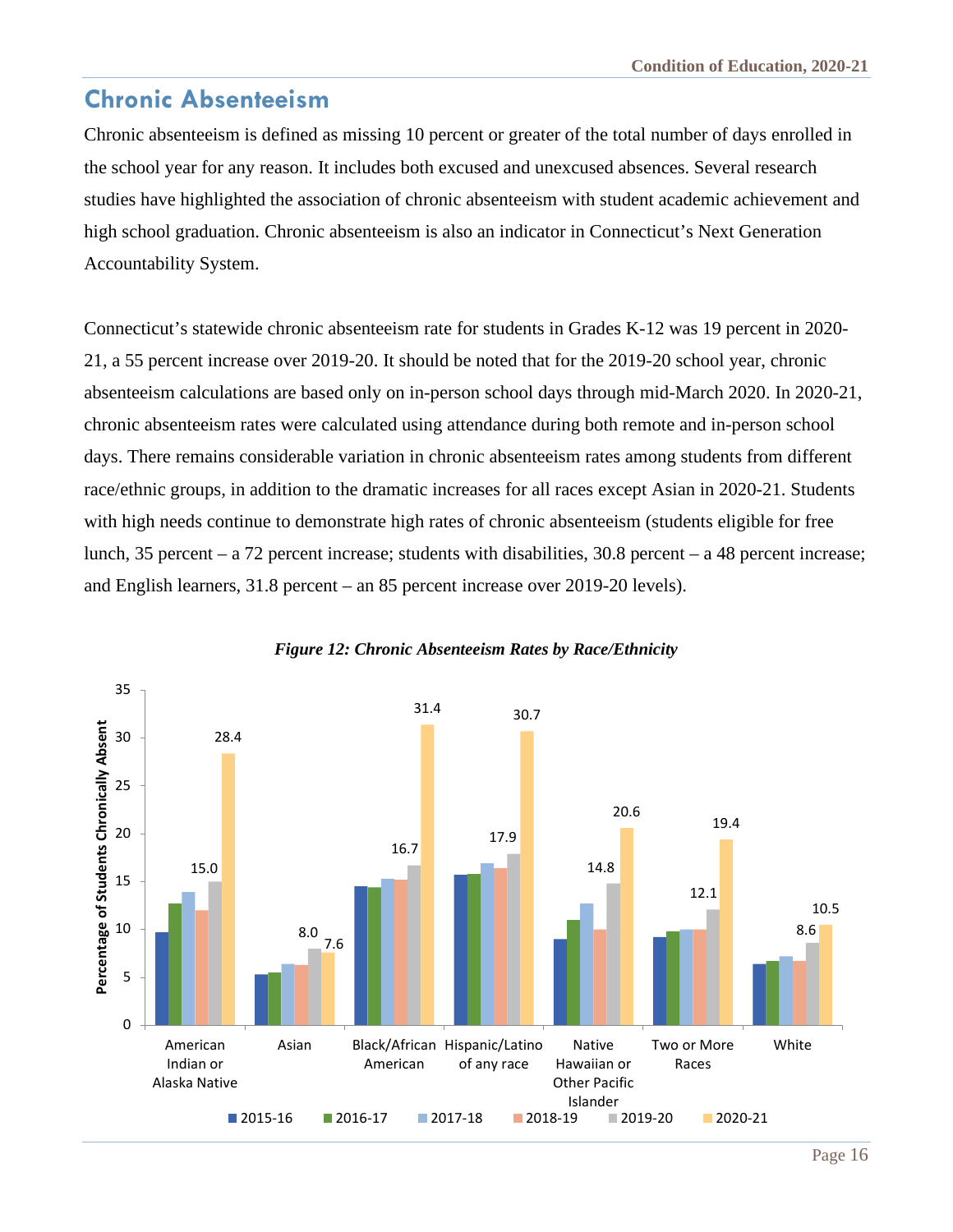#### <span id="page-20-0"></span>**Time Students with Disabilities Spent with Nondisabled Peers**

For students with disabilities, time spent with nondisabled peers is an important indicator of access to the general curriculum. It is also a demonstration of students being educated in their least restrictive setting; this complies with the federal Individuals with Disabilities Education Act (IDEA) requirement that students with disabilities be educated with their nondisabled peers to the maximum extent appropriate. While 69.3 percent of all students with disabilities spent at least 80 percent of their time with nondisabled peers, there is significant variation across the primary disability types. Of all students with an intellectual disability, only 23.0 percent spent at least 80 percent of their time with nondisabled peers as compared to 80.6 percent of students with a learning disability. Similarly, 47.8 percent of students with an emotional disturbance spent at least 80 percent of their time with nondisabled peers, compared to 88.8 percent of students with a speech or language impairment.





**Primary Disability Type**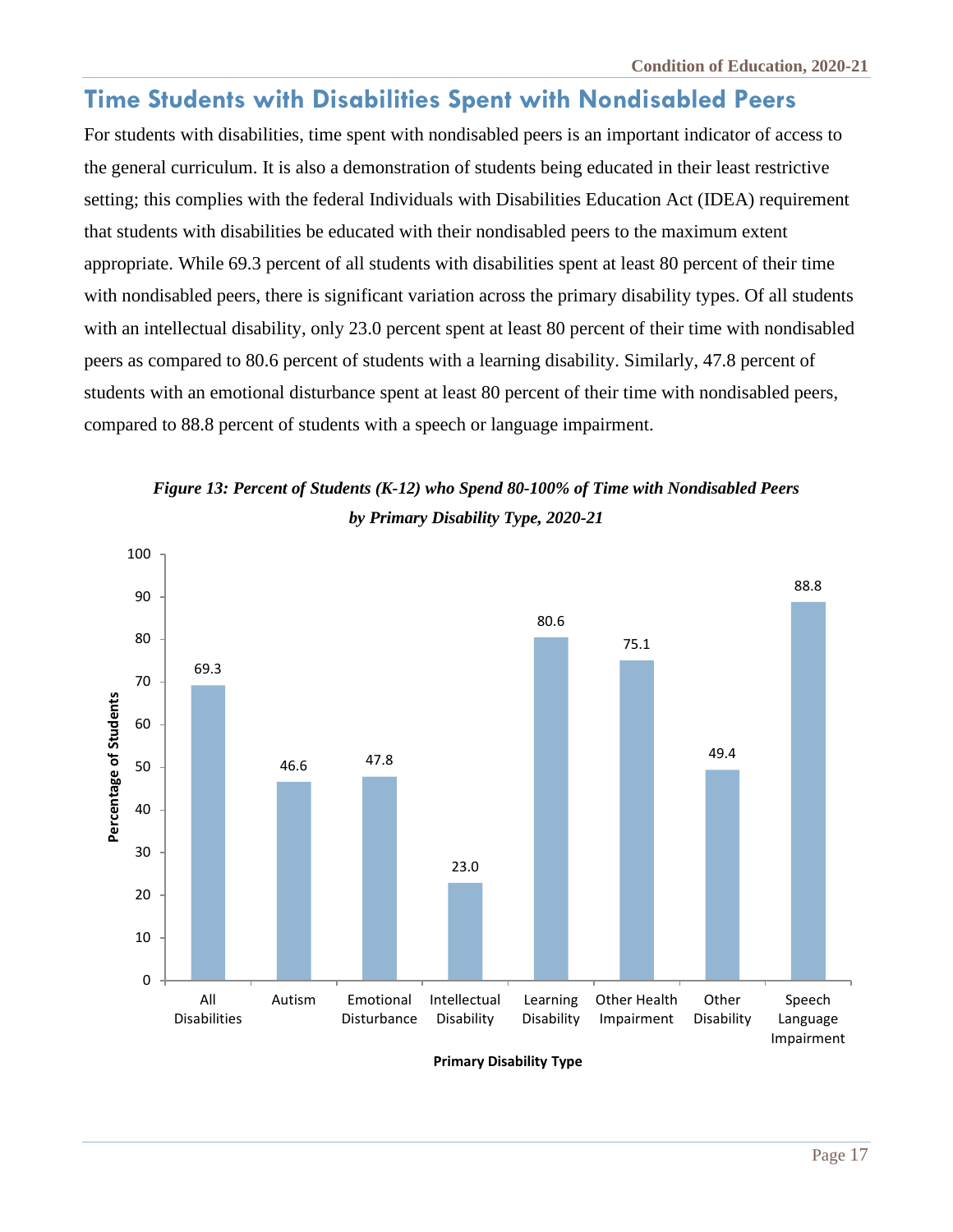## <span id="page-21-0"></span>**Participation in College-and-Career Readiness Coursework**

Indicator 5 of Connecticut's Next Generation Accountability System evaluates the extent to which students participate in rigorous coursework during high school. In recognition of the diverse pathways of our students, the CSDE evaluates the percentage of students in  $11<sup>th</sup>$  and  $12<sup>th</sup>$  grade who participated in at least two courses in one of the following options during high school:

- two courses in advanced placement, international baccalaureate, and/or dual enrollment;
- two courses in one of seventeen careertechnical education categories; or
- two workplace experience courses in any area.



#### *Figure 14: Percentage of 11th and 12th Grade Students taking CCR Coursework*

## <span id="page-21-1"></span>**On-Track to High School Graduation**

Ninth grade is a critical year. The University of Chicago's Consortium on Chicago School Research states that students who are on-track in  $9<sup>th</sup>$  grade "are more than three and onehalf times more likely to graduate from high school in four years than off-track students."



Indicator 7 of Connecticut's Next Generation Accountability System evaluates the extent to which students are on-track in Grade 9 (i.e., they've earned five full-year credits). In light of the COVID-19 pandemic, the on-track percentage in 2020-21 was the lowest in the past seven years.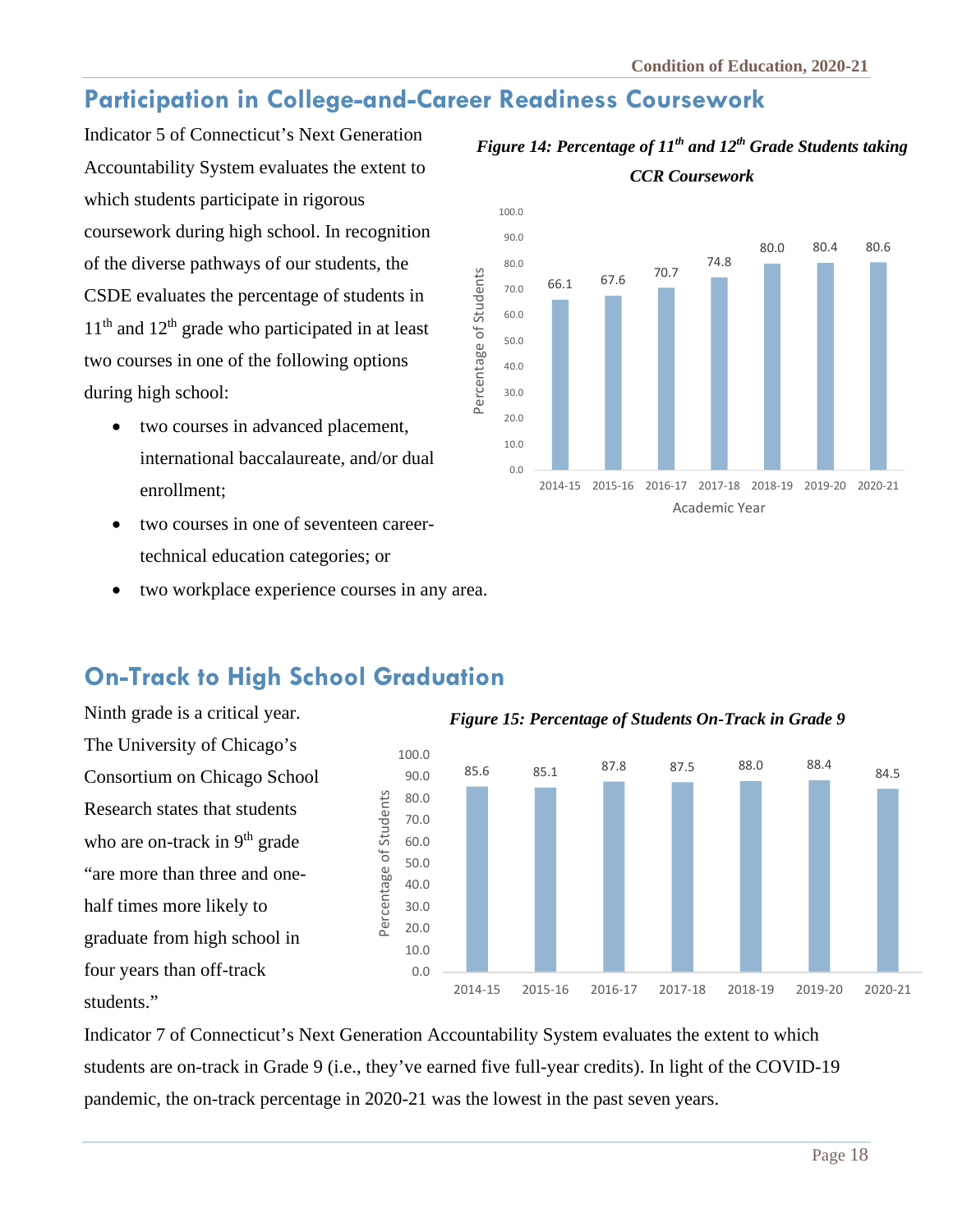#### <span id="page-22-0"></span>**Access to the Arts**

The arts are an integral component of the comprehensive curriculum provided to all Connecticut students. For accountability purposes, the CSDE evaluates the percentage of students in grades 9 through 12 who participated in at least one dance, theater, music, or visual arts course in the school year. This metric is Indicator 12 of Connecticut's Next Generation Accountability System and showed a slight decline in 2020-21.

#### *Figure 16: Percentage of Students in Grades 9 – 12 taking at least One Arts Course*



## <span id="page-22-1"></span>**Adult Education Program Participation**

Adult learners participate in one of the following state-mandated adult education instructional programs: citizenship preparation; English as a second language (ESL); adult basic education (ABE); or one of three secondary school completion programs (i.e., General Educational Development [GED], Adult High School Credit Diploma, or National External Diploma).

*Figure 17: Adult Education Enrollment by Program Type 2020-21*

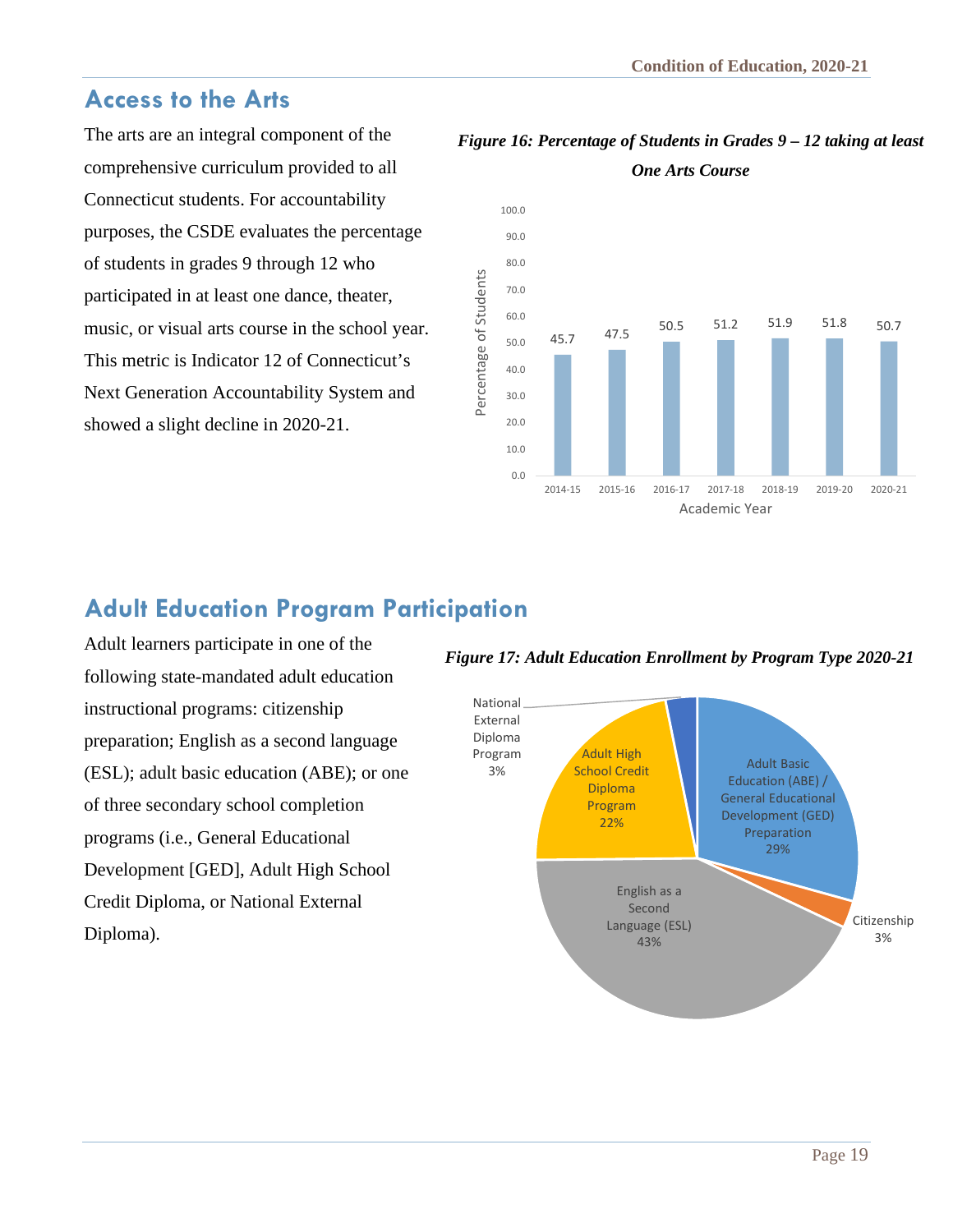## <span id="page-23-0"></span>**PERFORMANCE**

#### <span id="page-23-1"></span>**Student Achievement and Growth through the Pandemic**

Statewide assessments and district/school accountability were cancelled in 2019-20. In 2020-21, though accountability was not implemented for the second year in a row, Connecticut conducted its statewide assessments to evaluate student achievement and growth through the pandemic. When viewing and interpreting the 2020-21 assessment results – especially when making comparisons with 2018-19 and earlier exam administrations – it is important to note the similarities to and differences from previous years. The 2020-21 exams used the same test blueprint, the same item bank or the same/similar test forms, and the same in-person testing protocols as in 2018-19. The list of differences is significantly longer. First, schools were fully remote from mid-March to mid-June 2020, a marked difference from prior years. In 2020–21, school learning models changed throughout the school year and students were remote to varying degrees due to factors beyond educator control. In addition, some students tested remotely, which was a new construct for 2020-21. In-person school didn't look the same, and new instructional approaches emerged (e.g., concurrent teaching, remote academies). Students and educators expressed feelings of general stress, anxiety, and trauma. To learn about the impact of the pandemic on student achievement and growth, the CSDE conducted specialized analyses at the state level:

- The CSDE used "matched cohort growth" (i.e., growth of same students from one grade to another) when feasible to evaluate how growth during the pandemic was different from growth before the pandemic.
- All results are disaggregated by a student's learning model: in-person (more than 75% of days in-person); hybrid (between 25% and 75% of days in-person); or remote (less than 25% of days in-person).
- Only those scores from students who tested in-person were included.
- Lastly, given the variations in learning models and test participation across student groups, comparisons are made within student groups.

These specialized analyses of data from assessments administered in-person reveal the following:

- In all grades and across most student groups, those who learned in-person during the 2020-21 school year lost the least ground academically.
- Those who learned in *hybrid* or *remote* models showed substantially weaker achievement and growth during the pandemic.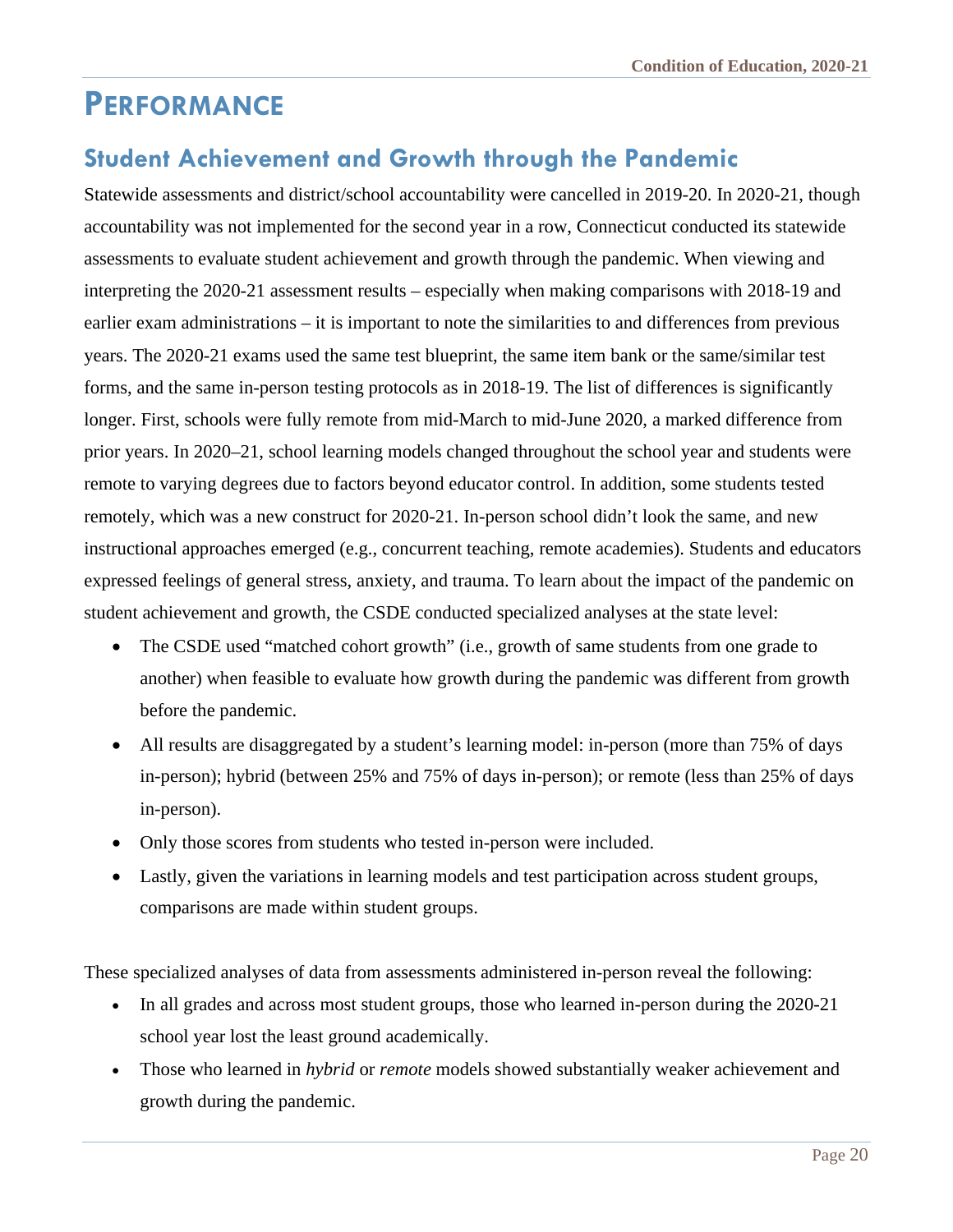• While academic impacts are seen in all subjects, the observed differences are largest in mathematics.



#### **ELA - Students without High Needs** 90.0  $82.4$  78.9 76.9 80.0 72.9 69.8 70.0 64.4 4 Percent Level 3 or 60.0 50.0 40.0  $30.0$ 20.0 10.0  $0.0$ Fully/Mostly In-Hybrid Fully/Mostly Remote Person ELA 2018-19 Proficiency Rate ELA 2020-21 Proficiency Rate





Estimated statewide results from Connecticut's growth model further indicate the following:

- Growth before the pandemic was much stronger than growth during the pandemic.
- Among low- and high-achieving students, those learning in-person showed greater growth than those learning in hybrid or remote models.
- During the pandemic, students below proficiency (Levels 1 and 2) grew at lower rates than those above proficiency; this was not the case before the pandemic.
- Students above proficiency (Levels 3 and 4) who learned in-person neared pre-pandemic growth in ELA but not in Math.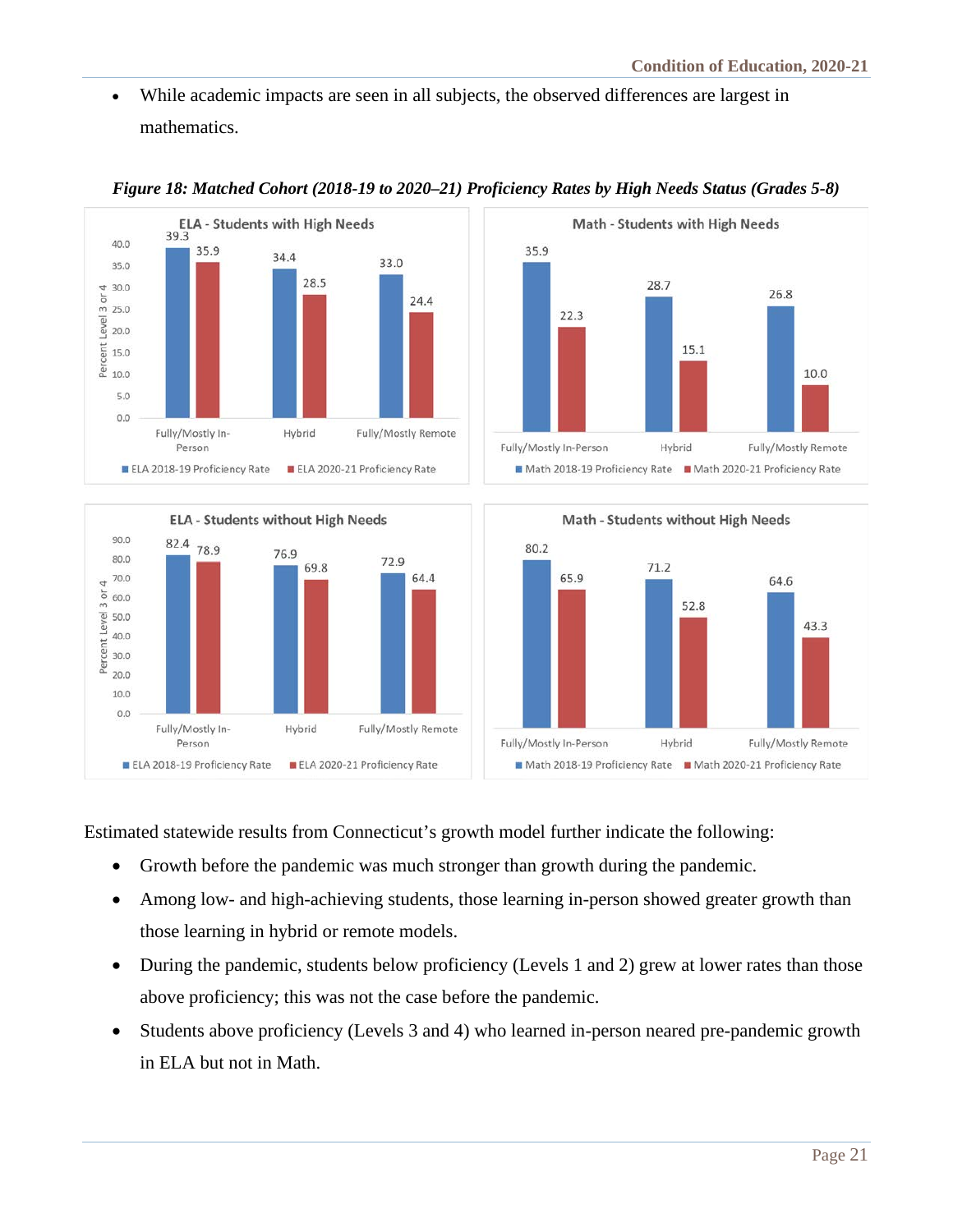### <span id="page-25-0"></span>**Meeting Benchmark on a College and Career Readiness Exam**

The graph below shows the percentage of 11th and 12th graders who met the College and Career Readiness benchmark on any of the following exams: SAT, CT SAT School Day, ACT, Advanced Placement (AP), or International Baccalaureate (IB). This metric is Indicator 6 of the Next Generation Accountability System. Overall, 36.0 percent of Connecticut 11th and 12th graders in 2020-21 met a college and career readiness standard on any of the aforementioned exams. This is a substantial decline from 2018-19 when 42.6 percent met standard. All student groups showed similar substantial declines. This is another indication of the impact of the COVID-19 pandemic on student performance.

#### *Figure 19: Percentage of 11th and 12th Graders Meeting Benchmark on a College and Career Readiness Exam*



Source: EdSight June PSIS, SAT and AP from The College Board, ACT from ACT, Inc., and IB from International Baccalaureate.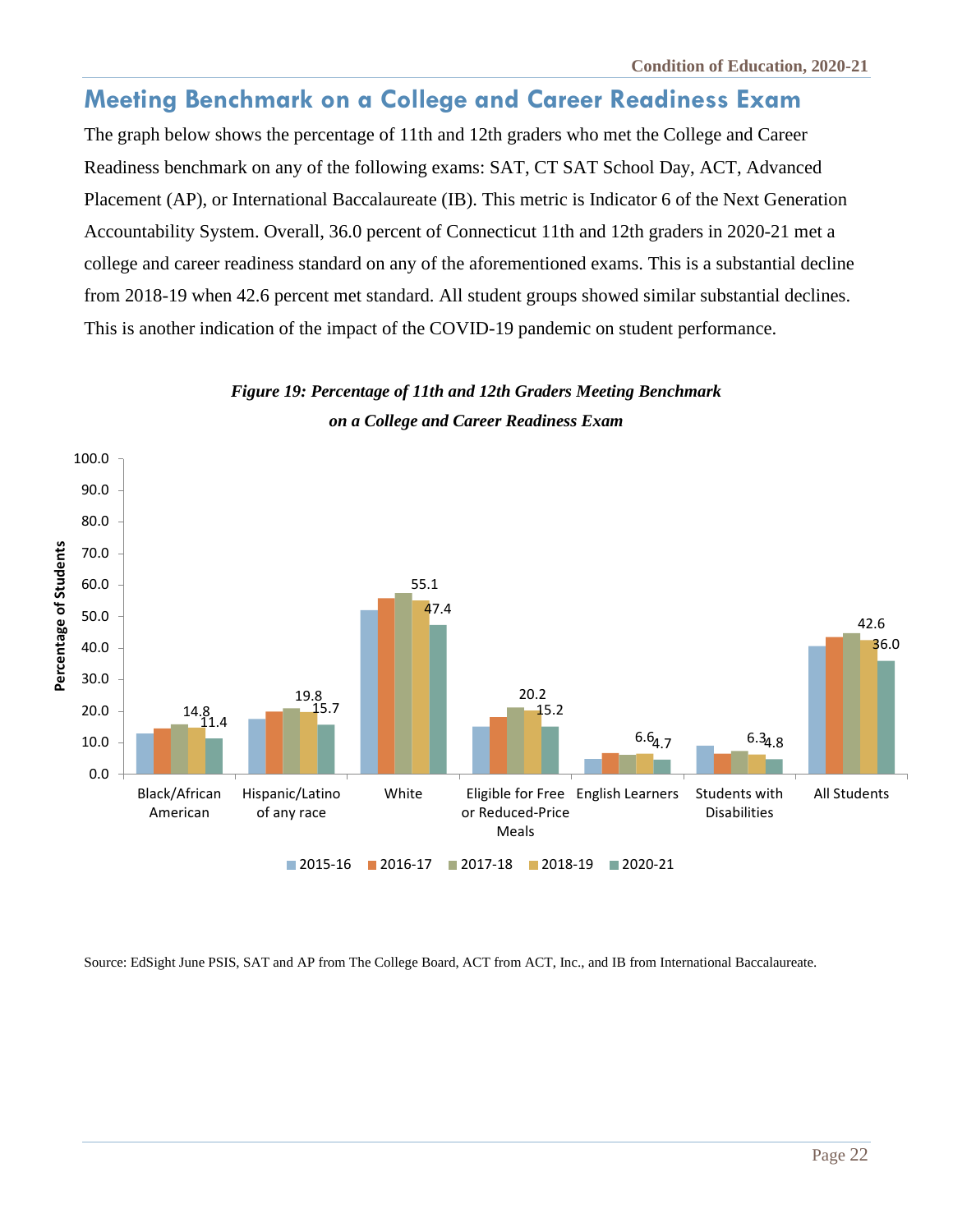## <span id="page-26-0"></span>**High School Graduation Rates**

The four-year graduation cohort rate is the percentage of first-time ninth graders who graduate in four years or less with a regular high school diploma. Connecticut's four-year graduation rate has increased from 85.5 percent for the cohort of 2013 to 88.8 percent for the cohort of 2020. The graduation rates for students who are black/African American, Hispanic/Latino, students with disabilities, or eligible for free meals have increased at a rate that is greater than that of the state average.



#### *Figure 20: Four-Year Graduation Rate Trend by Student Group*

Some students benefit from having an extra year or two to complete high school. They may be English learners who came to this country in high school, or students with disabilities receiving transition services. For these students, the six-year graduation rate serves as an important measure of high school success (see table below).

| Category                          | 4-Year | 6-Year |
|-----------------------------------|--------|--------|
| <b>All Students</b>               | 88.3   | 91.5   |
| <b>English Learners</b>           | 67.8   | 79.2   |
| <b>Students with Disabilities</b> | 65.1   | 77.9   |
| Eligible for Free Meals           | 77.5   | 83.4   |

*Table 3: Four- and Six-year Graduation Rates for the 2018 Graduation Cohort*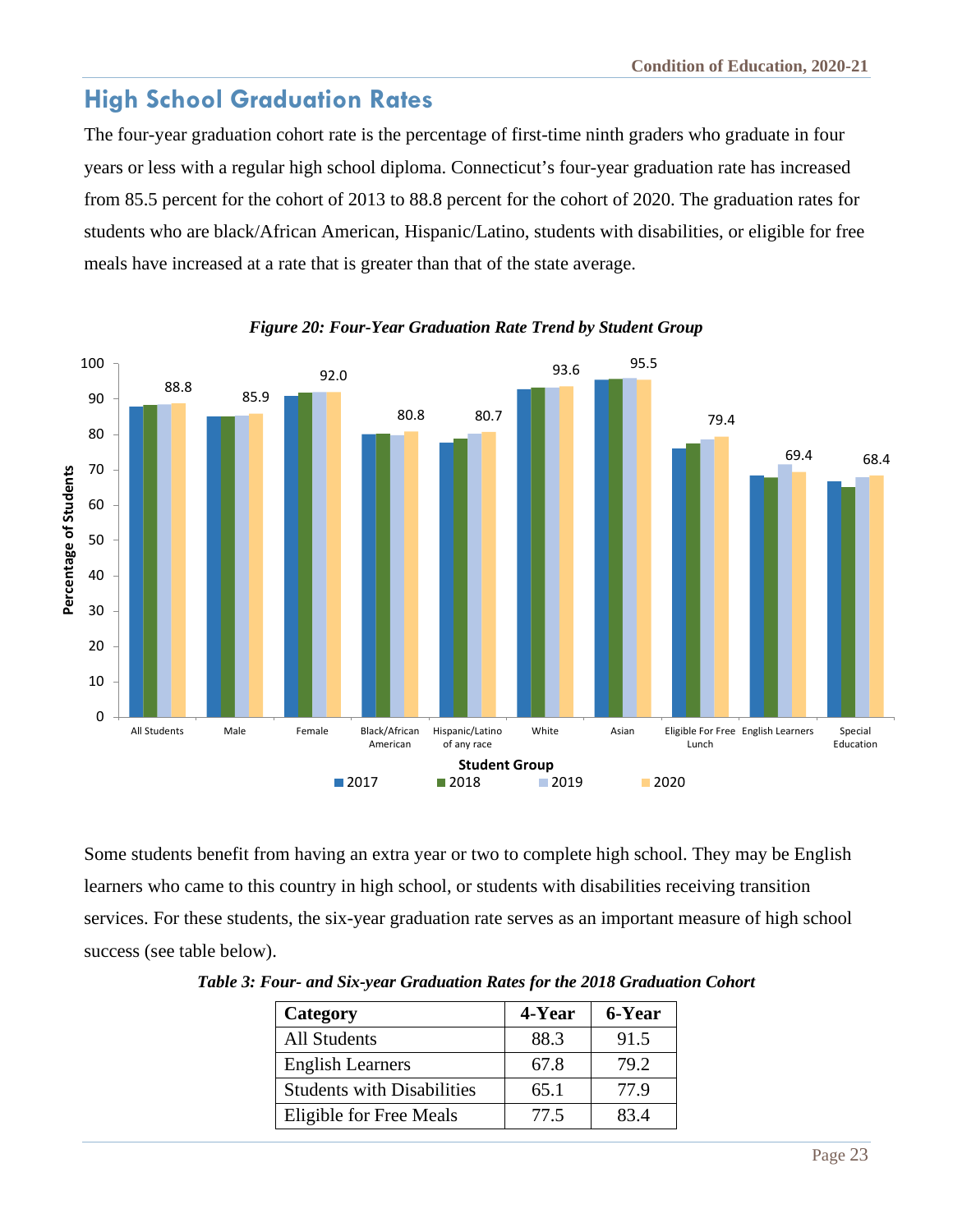### <span id="page-27-0"></span>**Adult Education Diplomas Granted**

Connecticut offers three pathways for adult learners to attain a high school diploma: (1) pass the General Educational Development (GED) Tests; (2) earn adult education credits toward an adult high school diploma; or (3) demonstrate 100 percent mastery on the National External Diploma Program (NEDP) assessments. In 2020-21, a total of 1,452 individuals earned diplomas through these adult education pathways. Earning a diploma through adult education enables individuals to pursue postsecondary education/training opportunities and participate more fully in Connecticut's workforce.



#### *Figure 21: Adult Education Diplomas by Type*

National External Diploma Program Diplomas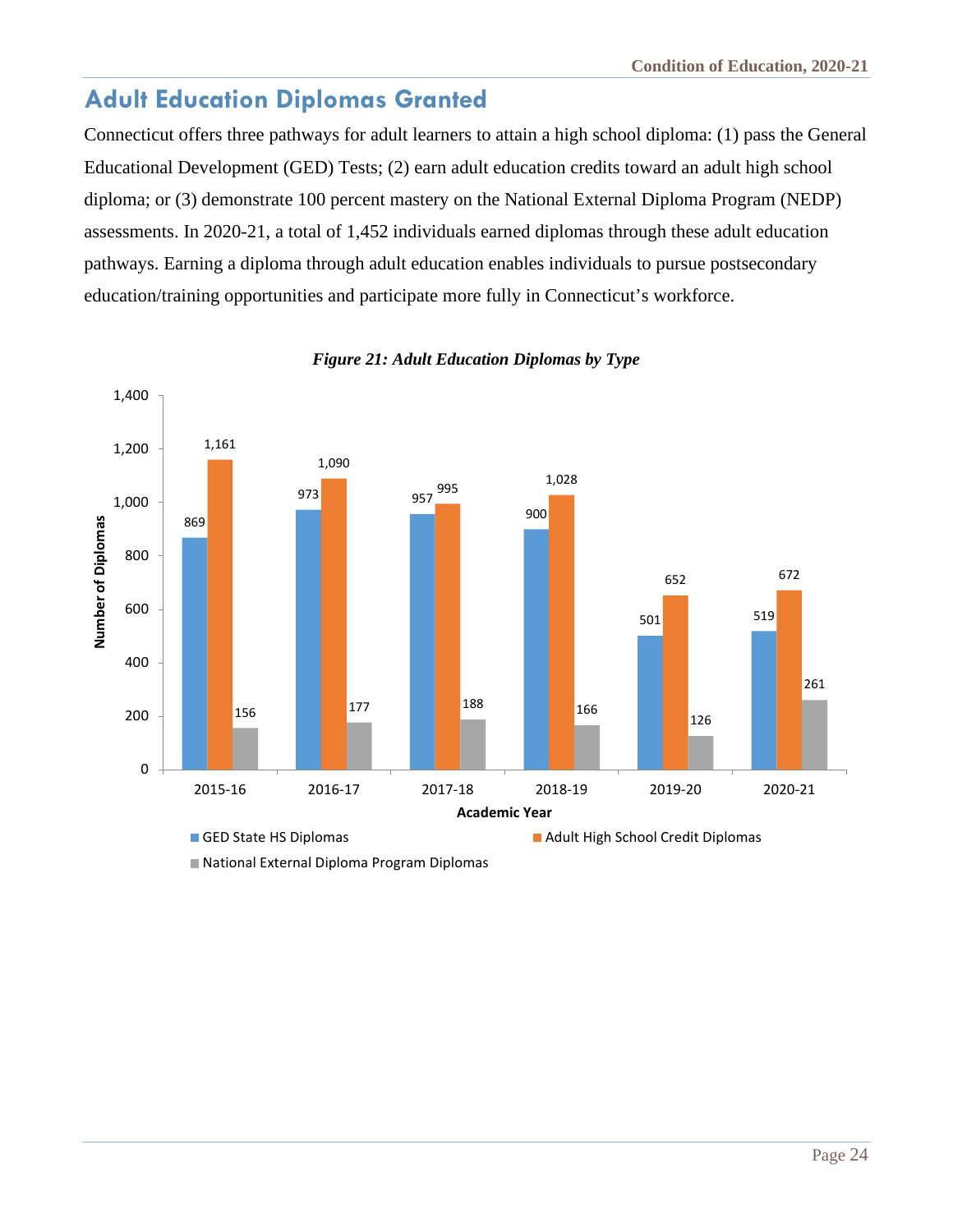#### <span id="page-28-0"></span>**College Enrollment**

After many years of stability, the college enrollment rates for the public high school graduating class of 2020 declined substantially from 71.5 percent for the class of 2019 to 67.4 percent for the class of 2020. The decline in the college enrollment rate of males was nearly twice that of females.



*Figure 22: Percentage of High School Graduates Who Enroll in College in the First Year after High School*

Source: EdSight and National Student Clearinghouse Student Tracker

Students of color, students with disabilities, English learners, and students from low-income families all experienced more significant setbacks compared to their peers. College enrollment rates among students with disabilities fell by 6.8 percentage points, the largest decline among all student groups. Black and Hispanic students' enrollment rates declined significantly, while that of Asian students inched up slightly. English learner enrollment rates declined 6.4 percentage points and rates for those from low-income families declined 5.2 percentage points.



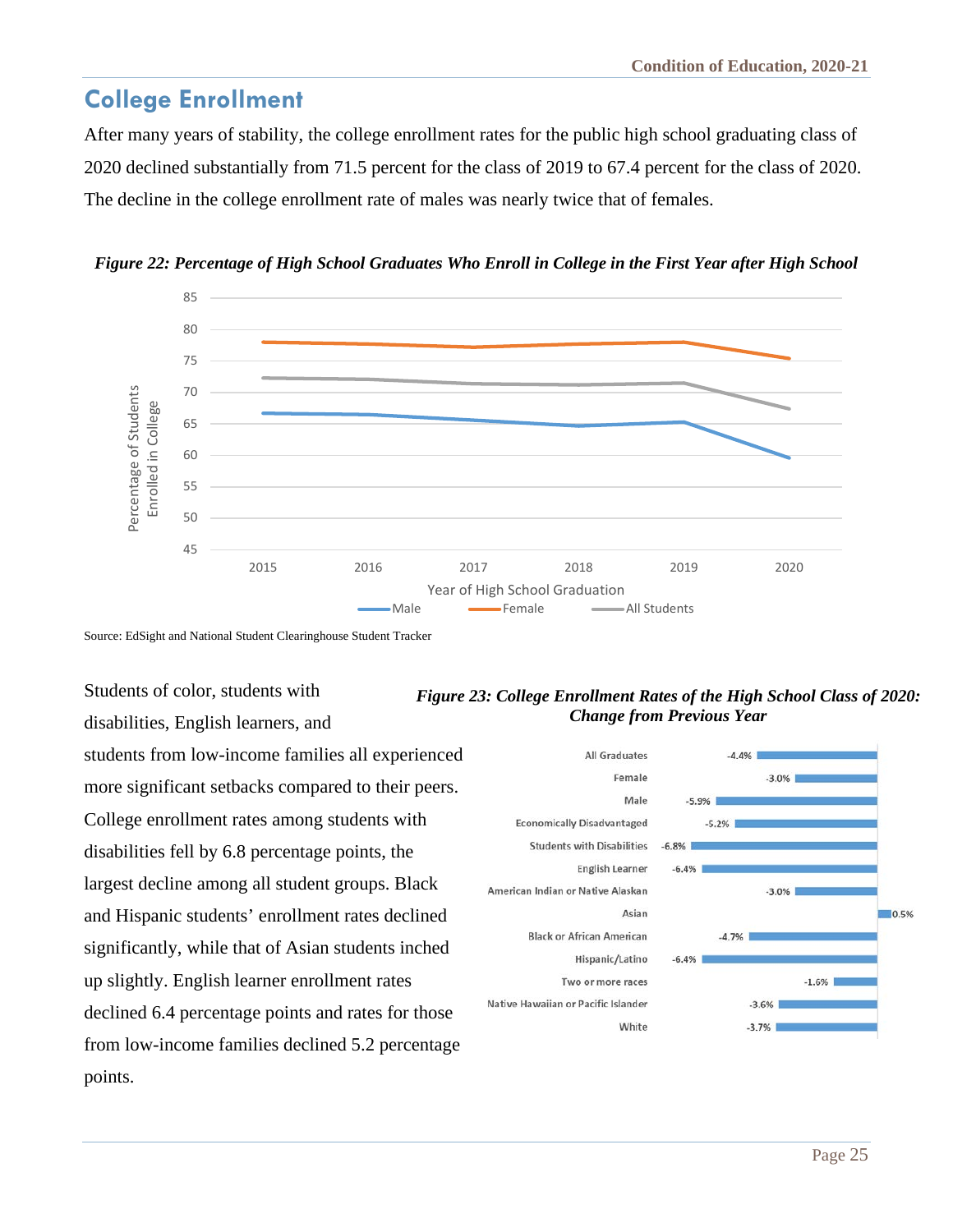## <span id="page-29-0"></span>**College Completion**

More than fifty percent of the 2015 high school graduating class graduated from college with an associate, bachelor's, or higher degree within six years. This is a slightly higher proportion (50.4 percent) than the class of 2014 (50.3 percent). The college completion rate for females was consistent among the 2015 high school class (57.5) as compared to the 2014 class, while the corresponding rates for males evidenced an increase (43.0 to 43.2) for the class of 2015.

The college completion rate for students who identified as black/African American remained consistent at 27.3 percent among the class of 2015. An increase from the prior year was evidenced among Hispanic/Latino students (26.0 percent to 27.3 percent). The six-year college completion rates were substantially higher among Asian students (67.5 percent) and white students (60.0 percent).





Source: EdSight and National Student Clearinghouse Student Tracker